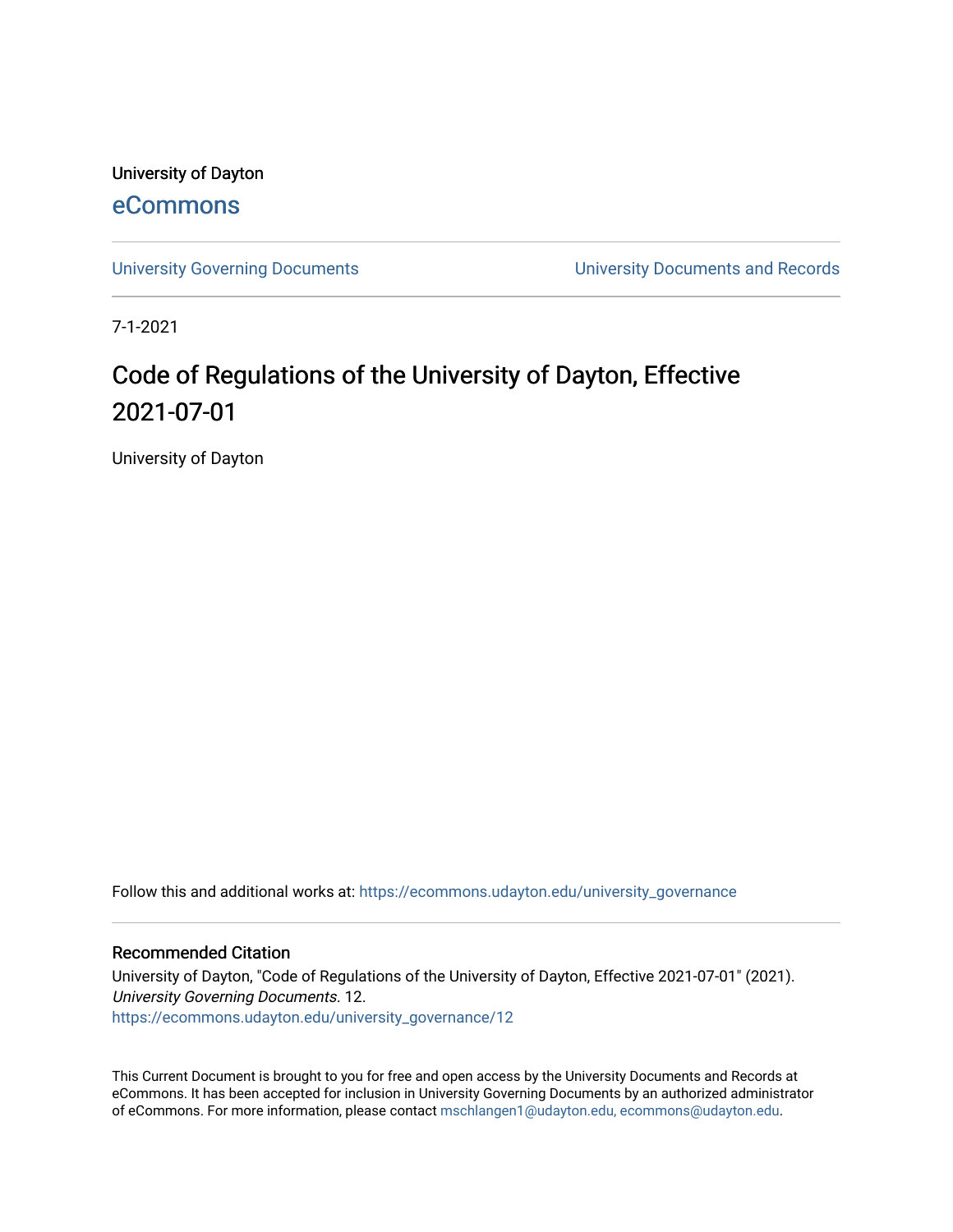# **Code of Regulations of University of Dayton**

# **Code of Regulations**

**- of -**

# **University of Dayton**

An Ohio Nonprofit Corporation

#### **PREAMBLE**

The Members of the University of Dayton (the "University") have adopted this Code of Regulations to establish operational procedures for the implementation of the duties and obligations accepted by them and delegated to others in accordance with the Articles of Incorporation of the University of Dayton, as amended, and the applicable laws of the State of Ohio. This Code of Regulations shall supersede and replace the Constitution of the University of Dayton and the Bylaws of the Corporation that were in effect prior to the implementation of this Code of Regulations.

# **ARTICLE I**

#### PURPOSE AND SCOPE

Section 1. Scope. This Code of Regulations, as defined in the Ohio Revised Code Section 1702, has been prepared to implement the Articles of Incorporation of University of Dayton, dated March 5, 1952, as amended.

Section 2. Governing Hierarchy. This Code of Regulations shall be considered the major governing document of the University subordinate only to the Articles of Incorporation, as amended. Rules and regulations subordinate to this Code of Regulations, but not in conflict with its principles, shall be defined in bylaws, manuals, codes, or similar documents which are subject to the limitations described in this Code of Regulations.

Section 3. Primary Purpose. The primary purpose of the Code of Regulations is to promote the scholarly progress of the University and to ensure order and economy in the administration of the affairs of the University. Toward this end, the Code of Regulations contains general statements of authority and responsibility in the expectation that each person charged with the administration of a designated area shall determine the specific methods and procedures by which each unit can best promote and support the purposes of the University.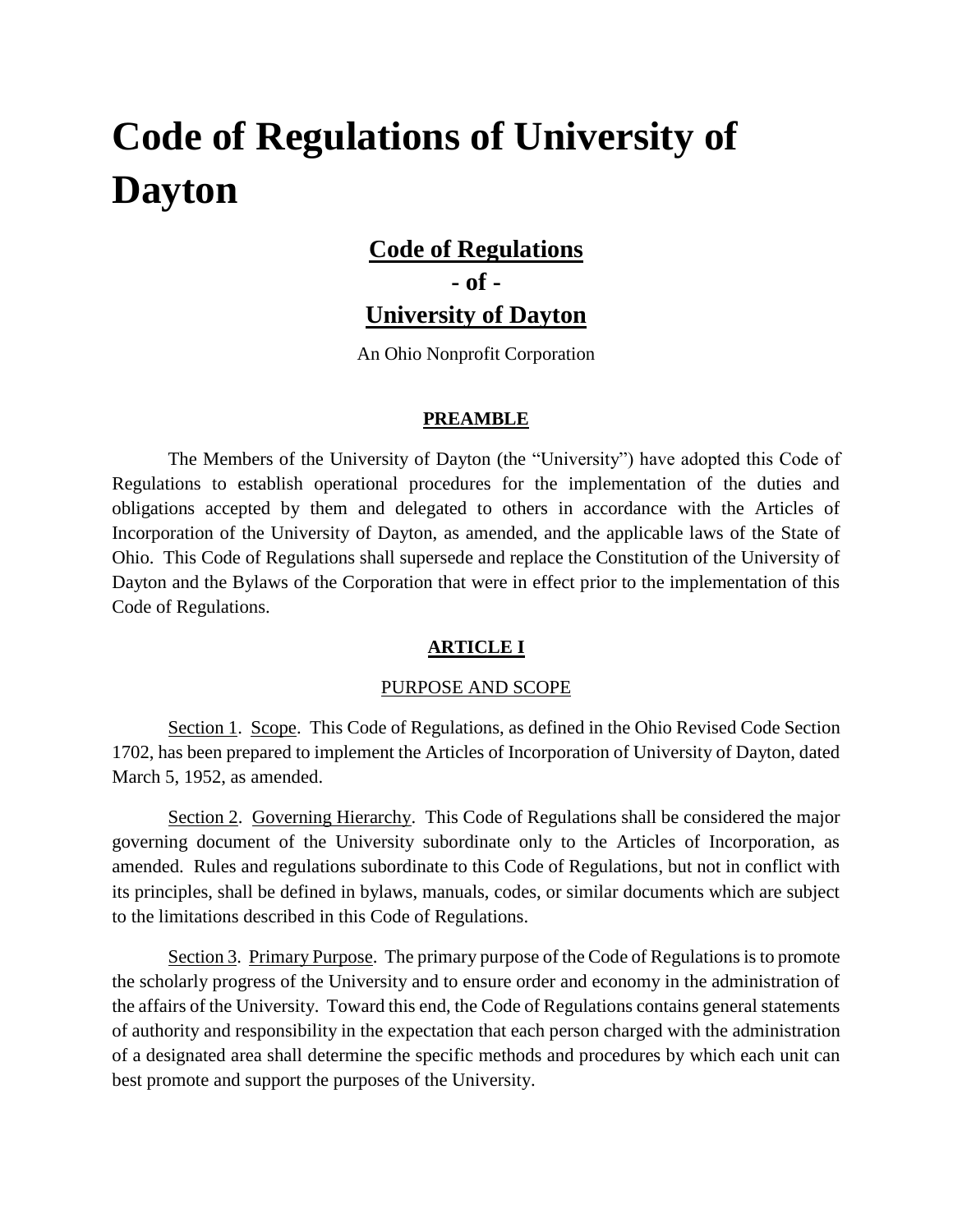Section 4. Secondary Purpose. As a secondary purpose, this Code of Regulations describes the administrative structure of the University and is intended to provide flexibility for future reorganization and development in response to changing societal conditions or for a change of direction in meeting the goals and purposes of the University. Final determination in such matters shall reside in the Board of Trustees as determined in Article V of this Code of Regulations.

### **ARTICLE II**

#### NAME AND NATURE OF THE INSTITUTION

Section 1. Name. The name by which this institution shall be known is UNIVERSITY OF DAYTON.

Section 2. Legal Documents. The basic legal documents of the University include the Articles of Incorporation filed with the Ohio Secretary of State and this Code of Regulations.

Section 3. Nature of the University. The University of Dayton is a Catholic and Marianist institution of higher learning grounded in the living tradition and charism of the Society of Mary, a Catholic religious congregation dedicated to education and formation in faith, which sponsors the University of Dayton.

Section 4. Commitment as a University. As a University, its fundamental commitment is to the discovery, dissemination and application of truth.

Section 5. Commitment as a Private Institution. As a private institution in a pluralistic society, the University is founded on the Christian understanding of the world and of the human person and addresses human questions and the search for truth from this philosophical position and religious perspective, while engaging other positions and perspectives in dialogue and in the search for Truth.

Section 6. Commitment as a Catholic University. As a Catholic University, the University accepts the validity and coherence of revealed and reasoned truth and is committed to genuine and responsible academic freedom supported by proper respect for the Church's Magisterium.

Section 7. The Marianist Tradition. The living Marianist educational tradition further dictates the University's emphasis on these core characteristics: formation in faith, the essential role of community and family spirit within the university, the development of the whole person, adaptation and change in view of life-long learning, and human fulfillment through selftranscending service to peace, justice and the integrity of creation. These are specified more fully in the document, "The Characteristics of Marianist Universities."

Section 8. Organization and Operating Principle. Fidelity to the ideal, as thus defined, in the discharge of all essential functions and in initiating and conducting special activities to meet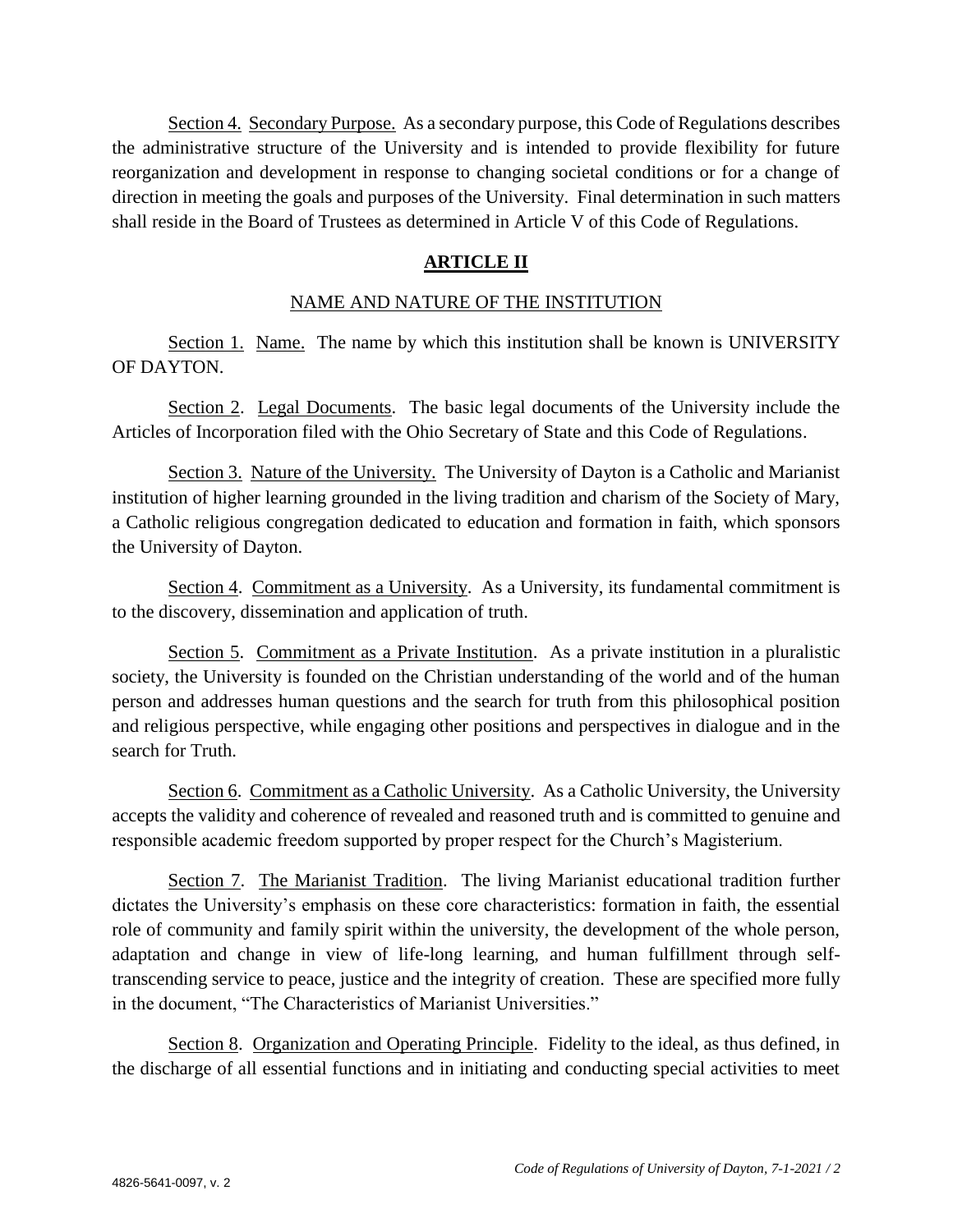the changing needs of society, constitutes the first principle of the organization and operation of the University of Dayton.

Section 9. Appointments. To further its objectives, the University shall maintain a preference for appointing qualified members of the Society of Mary and the Daughters of Mary Immaculate (Marianist Sisters).

#### **ARTICLE III**

#### THE UNIVERSITY OF DAYTON COMMUNITY

Section 1. Groups. The University of Dayton community (the "University Community"), in addition to the Members of the University and the Board of Trustees, consists of the following five groups: Administration, Alumni, Faculty and other Instructional Staff, Students, and Supporting Staffs. Each group shall have distinct rights, privileges, responsibilities, and duties as recognized by the Members and/or the Board of Trustees;

Section 2. Group Interdependence. Each group shall have a mutual dependence on all the other elements of the University necessitating a high degree of cooperation and understanding for the achievement of the goals and objectives of the entire University Community.

Section 3. Administration. The Administration of the University shall consist of all persons responsible for the management of major University functions as designated by the President of the University. The rights, privileges, responsibilities, and duties of members of the Administration shall be defined in appropriate documents prepared by authorized representatives of the Administration.

Section 4. Alumni. The Alumni of the University of Dayton shall consist of all persons who have been awarded academic degrees, diplomas, or honorary degrees, or who were matriculated students in good standing at date of last attendance and whose rights, privileges, and obligations shall be defined in an appropriate document prepared by the University of Dayton Alumni Association.

#### Section 5. Faculty and Other Instructional Staff.

- (a) Instructional Staff. All persons holding academic rank or other academic title, as approved by the Board of Trustees, and engaged directly or indirectly in the instructional activities of the University, either full-time or part-time, shall constitute the Instructional Staff of the University. The rights, privileges, responsibilities, and duties of the Instructional Staff shall be defined in appropriate documents prepared by the Board of Trustees, the Faculty, or their representative bodies.
- (b) Faculty. The University Faculty shall consist of all members of the Instructional Staff, under full-time Faculty contract to the University, who have been appointed by the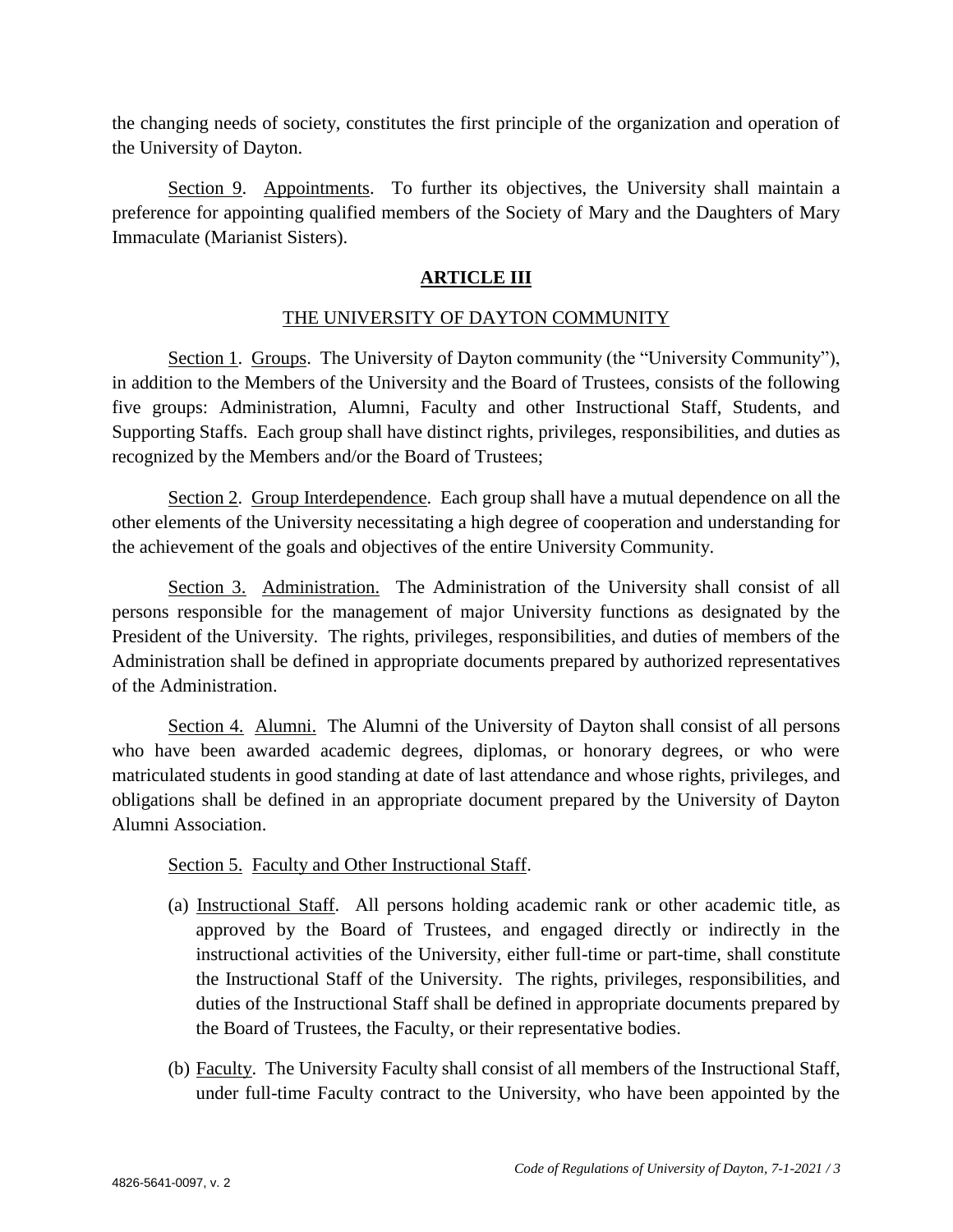University of Dayton to the ranks of Professor, Associate Professor, Assistant Professor, or to other full-time non-tenure track academic positions. Additional members of the Instructional and Administrative Staff of the University may be designated as members of the University Faculty by the assignment of Administrative Rank. The Faculty of each college, school, or similar academic unit shall consist of those members of the Faculty of the University who are primarily associated with a particular college, school, or similar academic unit.

- (i) Authority and Responsibility of the University Faculty. The Board of Trustees may delegate to the University Faculty the right to initiate and formulate the educational and academic policies of the University in areas of its competence.
- (ii) Delegation of Authority. The University Faculty may delegate any or all of its authority and responsibility to an elected body representative of the Faculty as a whole, provided only that the authority of such an organization shall be defined in an appropriate document adopted by a vote of the Faculty and approved by the President of the University and the Board of Trustees.
- (iii) Approval of Faculty Decisions. Decisions and recommendations of the University Faculty or its representative body shall be submitted to the President for approval and, when so determined, to the Board of Trustees for review and final approval.
- (iv) Faculties of the Academic Units. All authority in academic matters not exercised by the Board of Trustees, the University Faculty, or their representative bodies shall reside with the Faculty of each college, school, or similar academic unit. It shall be the responsibility of the Dean or administrative head of each academic unit to establish an appropriate means for faculty participation in decision-making processes at each level where faculty responsibility resides.
- (v) Faculty Meetings. There shall be a regular meeting of the University Faculty at the beginning and end of each academic year. The general purpose of regular meetings shall be in the nature of a report to the Faculty on the state of the University. The regular meetings shall be called by the Provost who shall determine the agenda after consultation with the President and other Officers of the University.
	- (A)Special meetings. Special meetings of the University Faculty shall be held as determined by the Provost or upon the call of the Faculty representative body.
	- (B) Notice. Notice of regular and special meetings, including the agenda, shall be sent to the Faculty at least five days prior to the date of the meeting.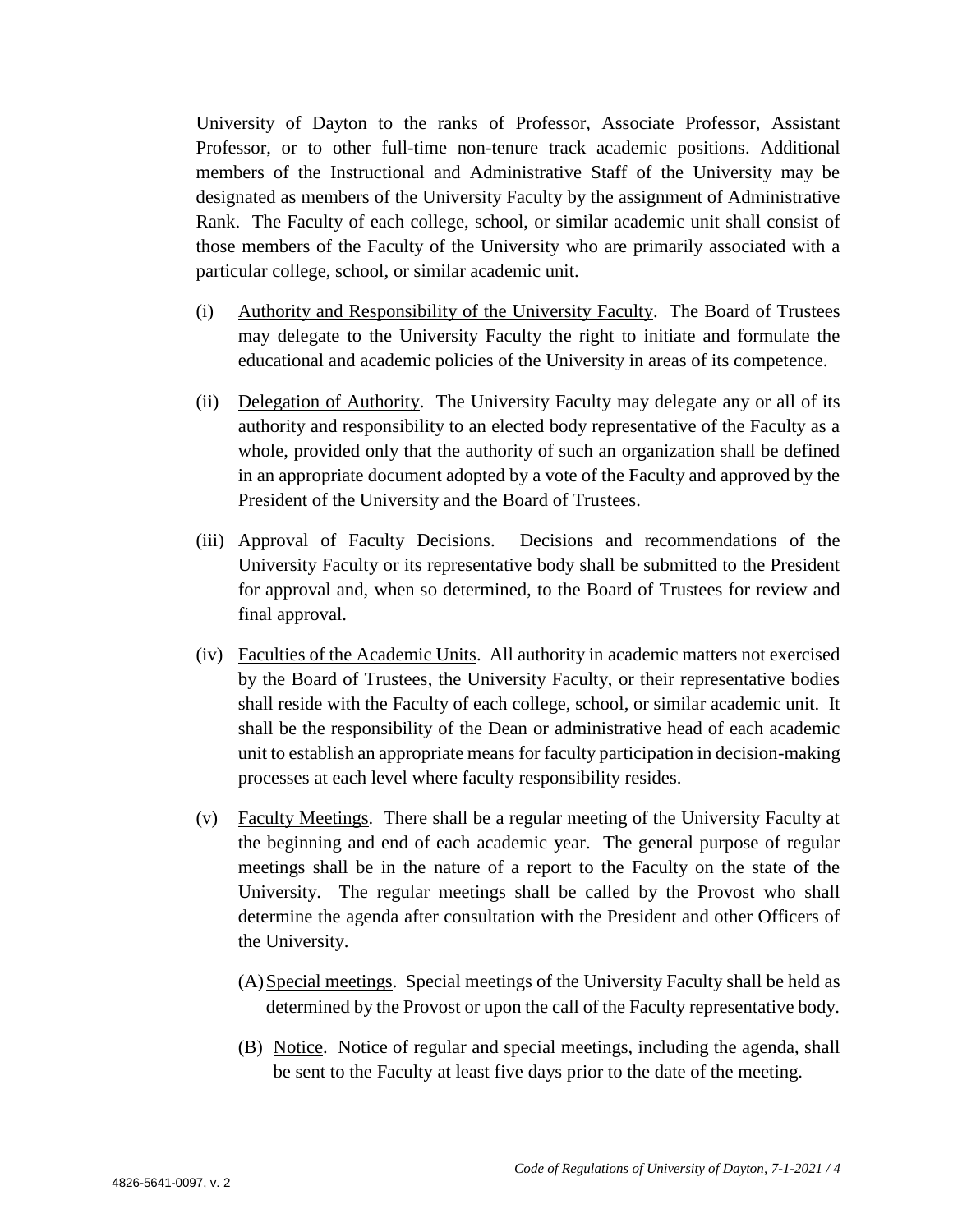- (C) Agenda. The Agenda for special meetings shall be prepared by the Provost or the Faculty representative body, whichever called the meeting.
- (D) Presiding Officer. The Provost shall be the presiding officer for all meetings of the University Faculty, except that when the Provost is absent the President shall appoint the presiding officer.
- (c) Academic Freedom and Tenure. The University of Dayton shall subscribe to policies of academic freedom and tenure generally accepted in comparable educational institutions, provided only that such policies shall not conflict with the purposes stated in the Articles of Incorporation, as amended, the purposes stated in this Code of Regulations, and the objectives for which this institution was originally established.
	- (i) It shall be the duty of the President of the University to determine the manner in which an appropriate document or documents shall be evolved for the accurate formulation of the policies of academic freedom and tenure befitting the purposes of the University, including the requirements of academic due process.
	- (ii) Such document or documents shall be subject to approval of the Board of Trustees.

 Section 6. Students. Students of the University shall include all persons pursuing programs of study leading to an academic degree, or officially enrolled in courses or programs of study sponsored by the University and whose rights, privileges, responsibilities, and duties shall be defined in a student code or similar document developed in consultation with representative student and faculty groups and the appropriate administrative authorities.

Section 7. Supporting Staffs. The Supporting Staffs of the University, as distinct from those enumerated in Sections 3 and 5 of this Article, shall consist of all persons employed by the University in any capacity. For the purpose of determining the rights, privileges, responsibilities, and duties of one or more individual groups of employees as distinguished by function, the Board of Trustees, through the President of the University, may recognize them as separate staffs.

#### **ARTICLE IV**

#### MEMBERS

Section 1. Members. The Members of the University of Dayton shall consist of each of the members of the Provincial Council of the Marianist Province of the United States and each of the Chairperson and the President of the University of Dayton. The Provincial of the Marianist Province of the United States serves as the Chairperson of the University and the First Vice Chairperson of the Board of Trustees.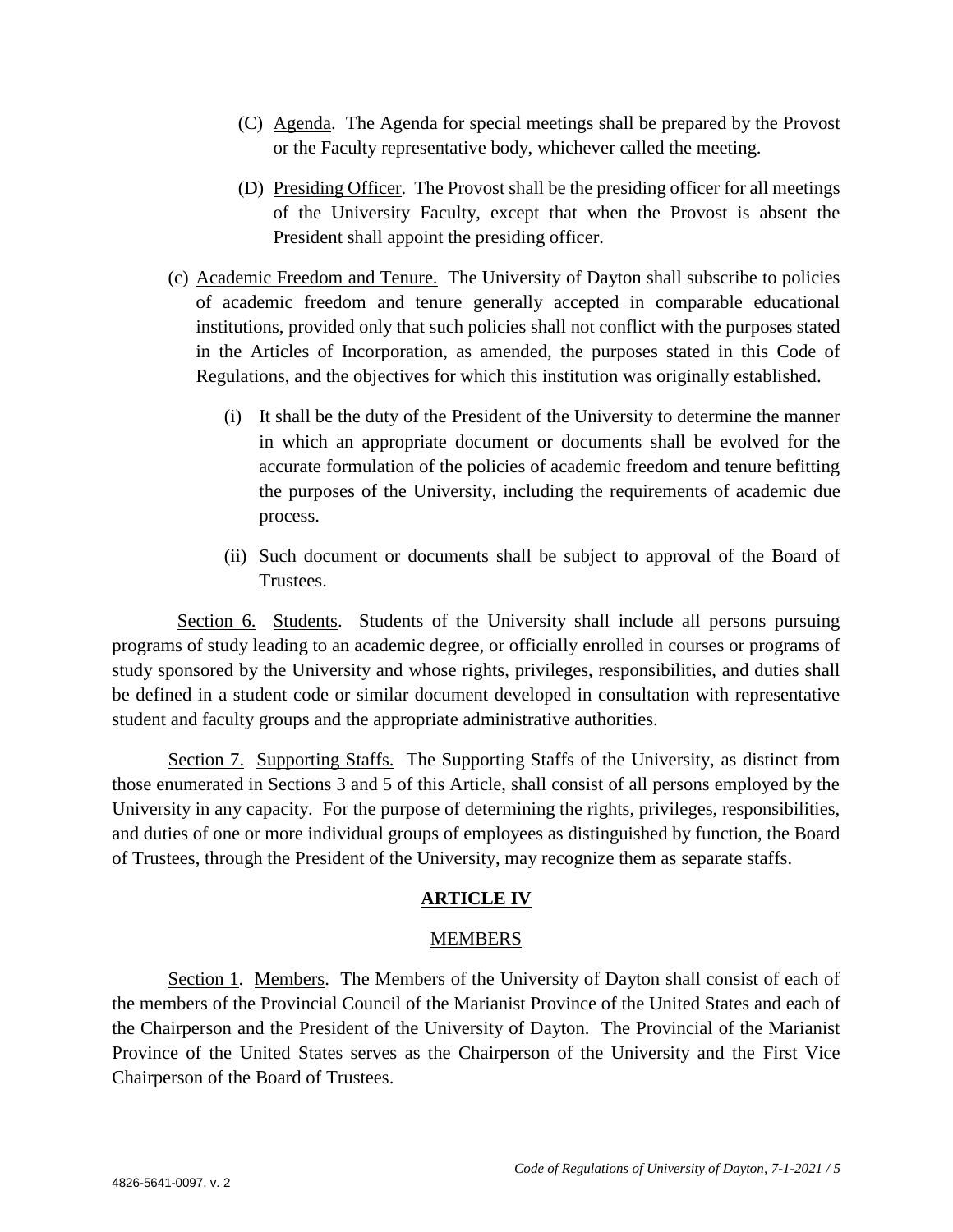Section 2. Termination. Membership shall terminate with the appointment of a successor or cessation of the qualifications for appointment.

Section 3. Society of Mary. All references to the "Society of Mary" shall refer to the Society of Mary known as the Marianists. References to the Marianist Province of the United States refer to the unit of that Society of Mary operating under the Marianist Province of the United States and its successors and assigns.

Section 4. Member Power and Authority. The Members of the University shall be vested with the power and authority granted to them in the Articles of Incorporation, as amended, this Code of Regulations of the University of Dayton, and the applicable laws of the State of Ohio for the operation of the University of Dayton.

Section 5. Exercising Member Powers. In order to ensure the continuation of the University of Dayton as a private institution with its own unique character and traditions, the Members of the University shall retain exclusive control over the following matters:

- (a) The nomination of candidates to be elected or re-elected Trustees by the Board of Trustees (except that the Board of Trustees may fill a vacancy if the Members of the University fail to nominate a candidate within six months of receiving recommendations from the Board to fill a vacancy, as set forth in Article V, Section 6(a) of this Code of Regulations), and removal of members of the Board of Trustees of the University of Dayton (who serve at the pleasure of the Members) by a majority vote of the Members;
- (b) Approval of amendments to the Articles of Incorporation and this Code of Regulations.

Section 6. Member Approval of Trustee Actions. Approval by two-thirds vote of the Members shall be required before the Trustees may take any action with respect to the following:

- (a) A change in the fundamental mission or purpose of the University;
- (b) The merger or consolidation of the University with another corporation;
- (c) The sale, encumbrance, or alienation of twenty percent (20%) or more of the total assets of the University, as defined in the most recent audited financial statements, in a single transaction or in any related series of transactions in the immediately-preceding fiveyear period, other than exchanges or transfers of marketable securities done in the ordinary course of the University's business;
- (d) Partial or total dissolution of the corporation.

Section 7. Meetings. It shall be the duty of the Chairperson of the University to call and preside over the Annual Meeting of Members which shall be held, if reasonably practical, between November 15 and December 31 of each year at a time and place to be determined by the Members.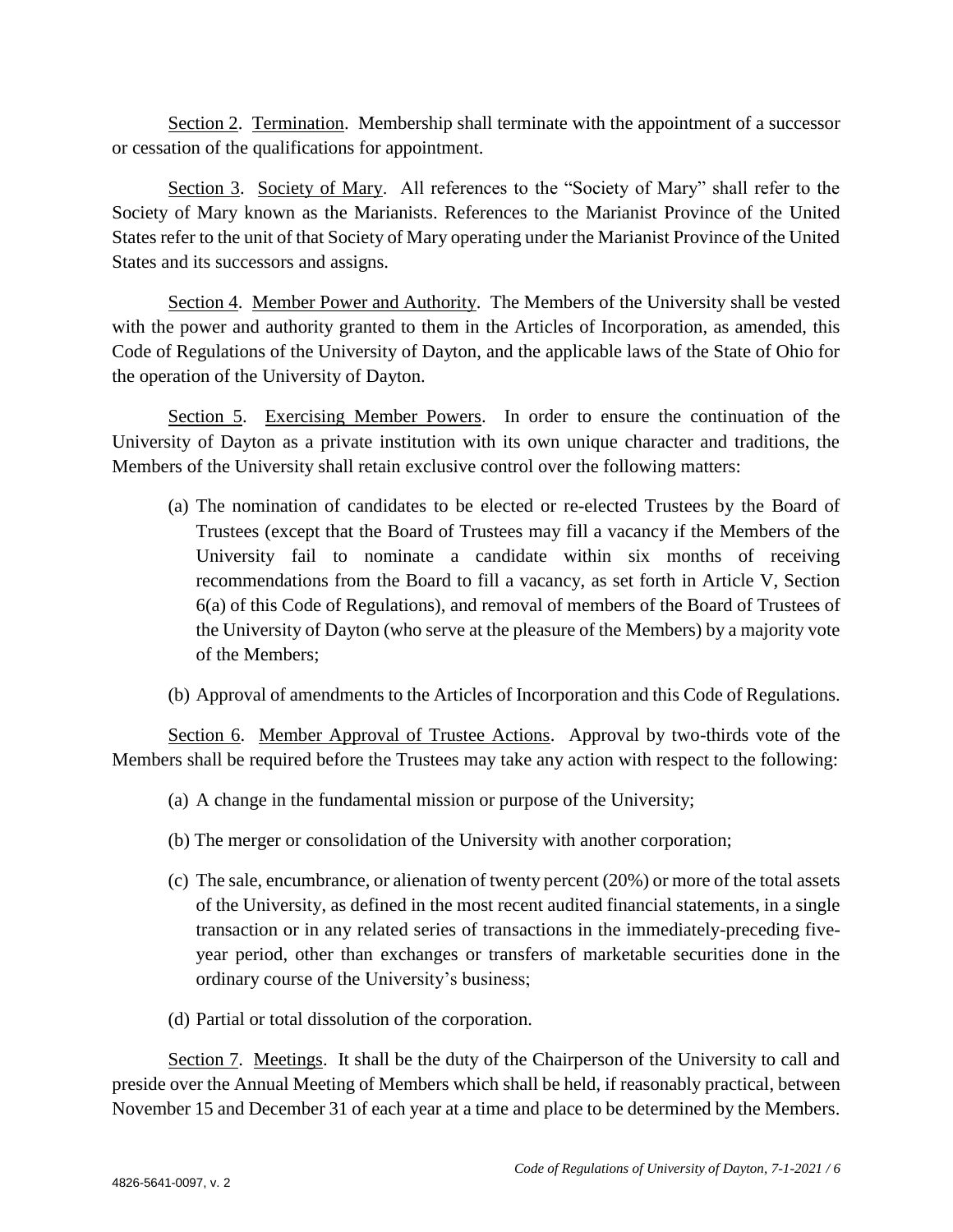Section 8. Special Meetings. Special meetings of the Members shall be called by the Chairperson of the University or upon the request of a majority of the total number of Members.

Section 9. Notice of Meeting. Written notice of all meetings shall be given to the Members not less than five days before the date of the meeting whenever practically possible by mailing such notice to the last known address of each Member, by personal delivery, or by electronic mail at the e-mail address of each Member that has been provided to the University.

Section 10. Meeting Minutes. The Secretary of the University or his or her designee shall be responsible for the minutes of the meetings of the Members which shall be retained at the principal office of the University.

Section 11. Quorum. A quorum shall consist of a majority of the total number of Members.

Section 12. Meetings Conducted via Electronic or Video Communication. A meeting of the Members may be conducted, in whole or in part, by electronic audio or video screen communication (a) if the University implements measures to provide Members an opportunity to participate in the meeting and to vote on matters, including an opportunity to read, hear, and/or see the proceedings of the meeting concurrently with those proceedings, and (b) if any Member votes or takes other action at the meeting by means of electronic audio or video screen communication, a record of that vote or action is maintained.

Section 13. Action Without a Meeting. Any action which might be taken at a meeting of the Members may be taken without such meeting if authorized in writing by all the Members, provided only that evidence of such action be retained in the permanent record or minutes relating to meetings of the Members.

Section 14. Death or Incapacity of University Chairperson. In case of the death or permanent incapacity of the Chairperson of the University, the Vice Chairperson of the University (the Assistant Provincial of the Marianist Province of the United States) shall assume these duties until a Chairperson of the University has been appointed and assumes office.

Section 15. Code of Regulations. The Members of the University shall adopt and amend this Code of Regulations by a two-thirds vote of the total number of Members. This Code of Regulations shall include provisions common to regulations of this type, but not in conflict with the Articles of Incorporation, as amended. The Secretary of the University shall notify the Board of Trustees of amendments or other changes in the Code of Regulations.

# **ARTICLE V**

#### BOARD OF TRUSTEES

Section 1. Board of Trustees. The Members of the University hereby delegate to the Board of Trustees all authority for the governance of the University granted to said Members in the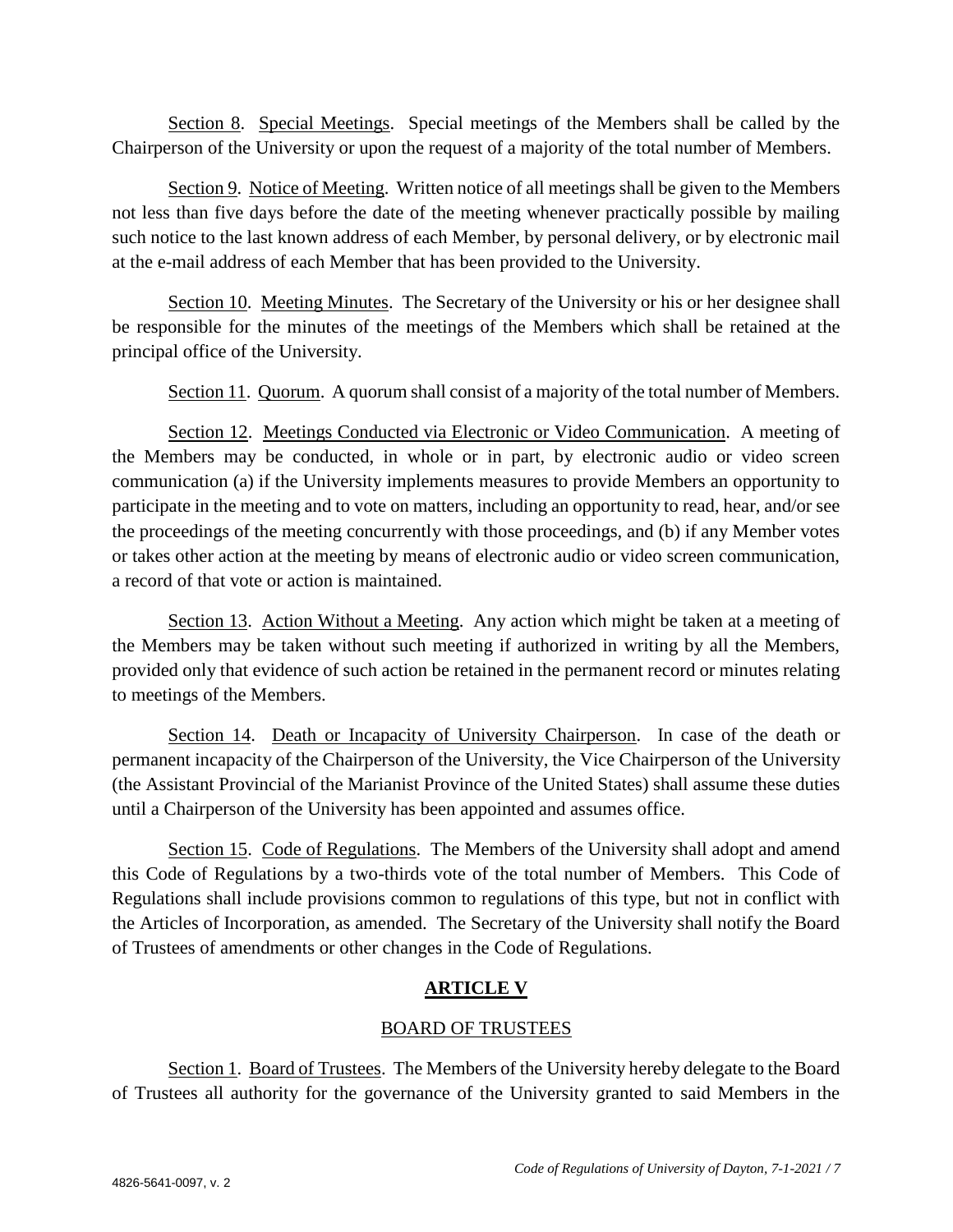Articles of Incorporation of the University of Dayton, as amended, and the provisions of Ohio NonProfit Corporation Law, subject only to the limitations stated in Article IV of this Code of Regulations. The Members shall retain only that authority necessary to preserve the private character and the traditions of the University as specifically stated in Articles IV and V of this Code of Regulations.

Section 2. Membership. The Members shall determine the number and manner of selection of said Trustees pursuant to the provisions of this Code of Regulations of the University of Dayton.

- (a) At any regular or special meeting, the Members of the University may make nominations to fill vacancies on the Board of Trustees from a list of names of candidates prepared by the Board of Trustees or a committee thereof.
- (b) Nominations to fill vacancies on the Board of Trustees shall be presented by the Chairperson of the Board of Trustees at any regular or special meeting of the Board of Trustees.
- (c) Members of the Board of Trustees, except *ex officio* members, shall be elected by the Board of Trustees from the nominations made by the Members of the University.
- (d) The operational procedures of the Board of Trustees shall be defined in this Code of Regulations and in the Bylaws of the Board of Trustees.
- (e) The Trustees shall exercise the rights, privileges, responsibilities, and duties delegated to them by the Members of the University for the governance of the University as required by the Articles of Incorporation of the University of Dayton, as amended, and the provisions of the Ohio Nonprofit Corporation Law.

Section 3. Number. The total number of Trustees, including *ex officio* voting members, shall be not less than fifteen nor more than forty, as determined from time to time by the Members of the University.

Section 4. *Ex Officio* Trustees. The President of the University, the First Vice Chairperson as the Provincial of the Marianist Province of the United States, the Rector, and the Alumni Association President shall be the only *ex officio* voting members of the Board of Trustees. These *ex officio* voting members of the Board of Trustees shall be included in the appropriate tallies for establishing the classifications of Trustees under Article V, Section 5. of this Code of Regulations.

(a) The Board may designate other Officers of the University as *ex officio* nonvoting members on an annual basis.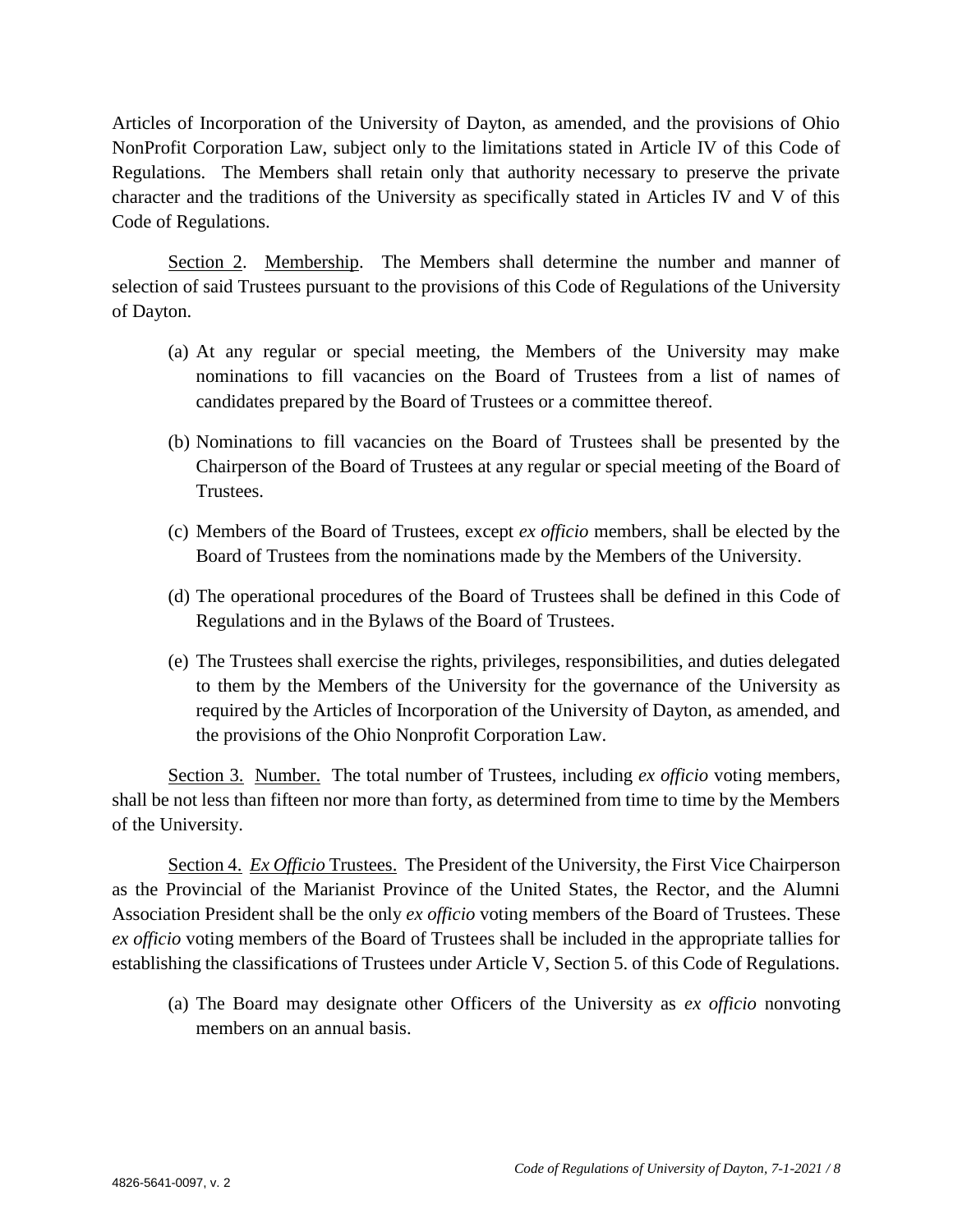(b) *Ex officio* voting Trustees shall be considered for quorum purposes for Board meetings and Board committee meetings, and at least two such *ex officio* voting Trustees shall be present for the Board to establish a quorum.

Section 5. Classes of Trustees. Trustees shall be classified into the following classes for purposes of representation:

- (i) The Society of Mary
- (ii) The Alumni of the University
- (iii)Involvement in the Greater Dayton community (where "Greater Dayton" means the area within a 150-mile radius from the Dayton campus)
- (iv)Trustees-at-large
- (v) Recent alumni (where a "recent alumnus" means an individual who earned an undergraduate degree from the University approximately three (3) to eight (8) years prior to the time his or her service as Trustee is scheduled to commence)
- (a) At least 20% of the total number of Trustees, including *ex officio* voting Trustees, shall represent each of the first three classes.
- (b) For the 2021-2022 academic year and thereafter, at least two (2) Trustees shall be from the fifth class, appointed in such a manner that the ends of their terms are staggered.
- (c) Trustees may represent more than one class at a time.
- (d) If any member of the Board of Trustees ceases to have the qualifications for participation on the Board, the term of office of such Trustee shall terminate.

Section 6. Term of Office. The regular term of office for all Trustees shall be for three (3) years, except *ex officio* Trustees; the Second Vice Chair (whose renewal term as Trustee may be less than three years, as designated by the Nominating Committee, as set forth in subsection (b) below); a member of the Provincial Council of the Marianist Province of the United States who serves a fourth consecutive term (the length of which is as set forth in subsection (b) below); and a single Trustee in the initial "recent alumni" class identified in Section  $5(v)$ , whose initial term may be longer than three (3) years so as to allow for staggering of end dates. The term of office of an equal number of Trustees, as near as possible, shall expire each year.

(a) Vacancies which occur in any class of Trustees in any manner except the expiration of term shall be filled only for the remainder of their term and a successor is elected by the Board of Trustees from nominations submitted by the Members of the University. Any vacancy may be filled by the Board of Trustees in case the Members of the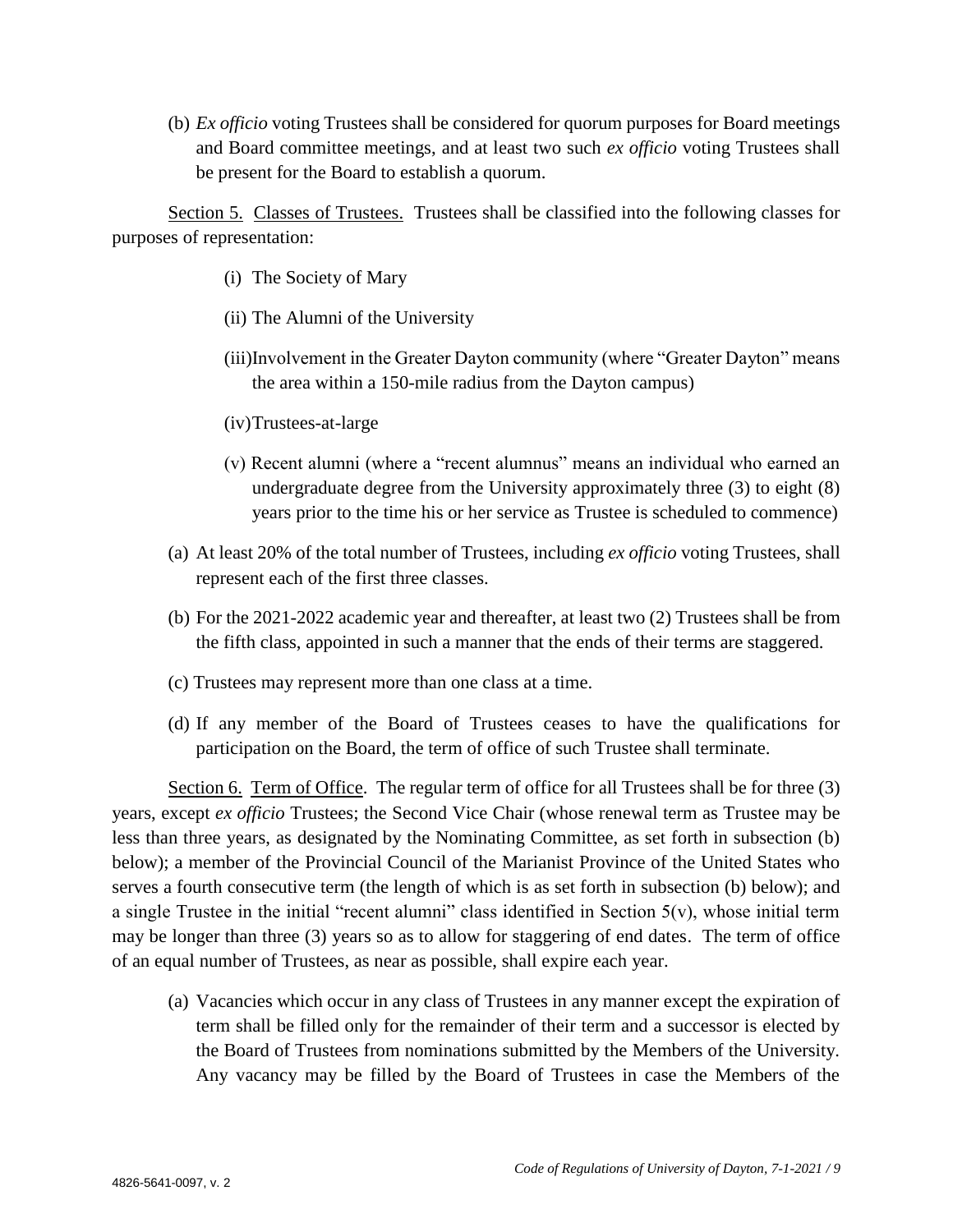University fail to nominate a replacement during the six months after the Members receive recommendations from the Board to fill a vacancy.

- (b) A Trustee who has served three consecutive three-year terms shall not be eligible for reelection until the lapse of one full year since the expiration of the last term. The President of the Alumni Association is approved for one term of three years, and such Trustee shall be classified as "Alumni of the University" under Article V, Section 5. of this Code of Regulations. Trustees serving to satisfy the "recent alumni" classification shall serve for a single initial term. Notwithstanding the foregoing, any Trustee who is elected to the office of Chairperson Elect of the Board of Trustees shall be eligible to serve as a Trustee and as Chairperson Elect until the expiration of the term of the current Chairperson of the Board, and then shall be eligible to serve one additional three-year term as Chairperson of the Board if such an additional three-year term is necessary in order to serve a complete three-year term as Chairperson. Further, notwithstanding the foregoing, any Trustee who is elected to the office of Second Vice Chairperson of the Board of Trustees shall be eligible to serve as a Trustee and as Second Vice Chairperson for a term of three years and, if determined to be renewed by the Nominating Committee and so reelected by the Board of Trustees, a renewal term as Trustee and Second Vice Chairperson, the length of which renewal term shall be set by the Nominating Committee (not to exceed three years). Further, notwithstanding the foregoing, any Trustee who is a member of the Provincial Council of the Marianist Province of the United States shall be eligible to serve as Trustee for a fourth consecutive term, the length of which term shall be commensurate with the First Vice Chairperson's tenure as Provincial of the Marianist Province of the United States, so long as (i) the Nominating Committee, at the request of the Provincial, determines that such individual serving an additional term is in the best interest of the University, (ii) only one member of the Provincial Council of the Marianist Province of the United States is serving such a fourth term at a time, and (iii) such individual's name is forwarded by the Committee on Trustees to the Members of the University for nomination, and then reelected for such fourth term by the full Board of Trustees.
- (c) The Members of the University may consider the removal of a Trustee on their own will or motion, upon the written request of the Chairperson of the Board of Trustees or a Board committee, or in response to written information provided to a Member of the University, provided, however, that the Members of the University shall have no obligation to consider to any degree the removal of a Trustee upon the written request of the Chairperson of the Board of Trustees or a Board committee, or receipt of written information by a Member of the University. The Members of the University shall maintain at all times the discretion to consider and weigh the factors they deem relevant in making a determination whether to remove a Trustee, including but not limited to any Code of Business Conduct materials issued to Trustees, any information included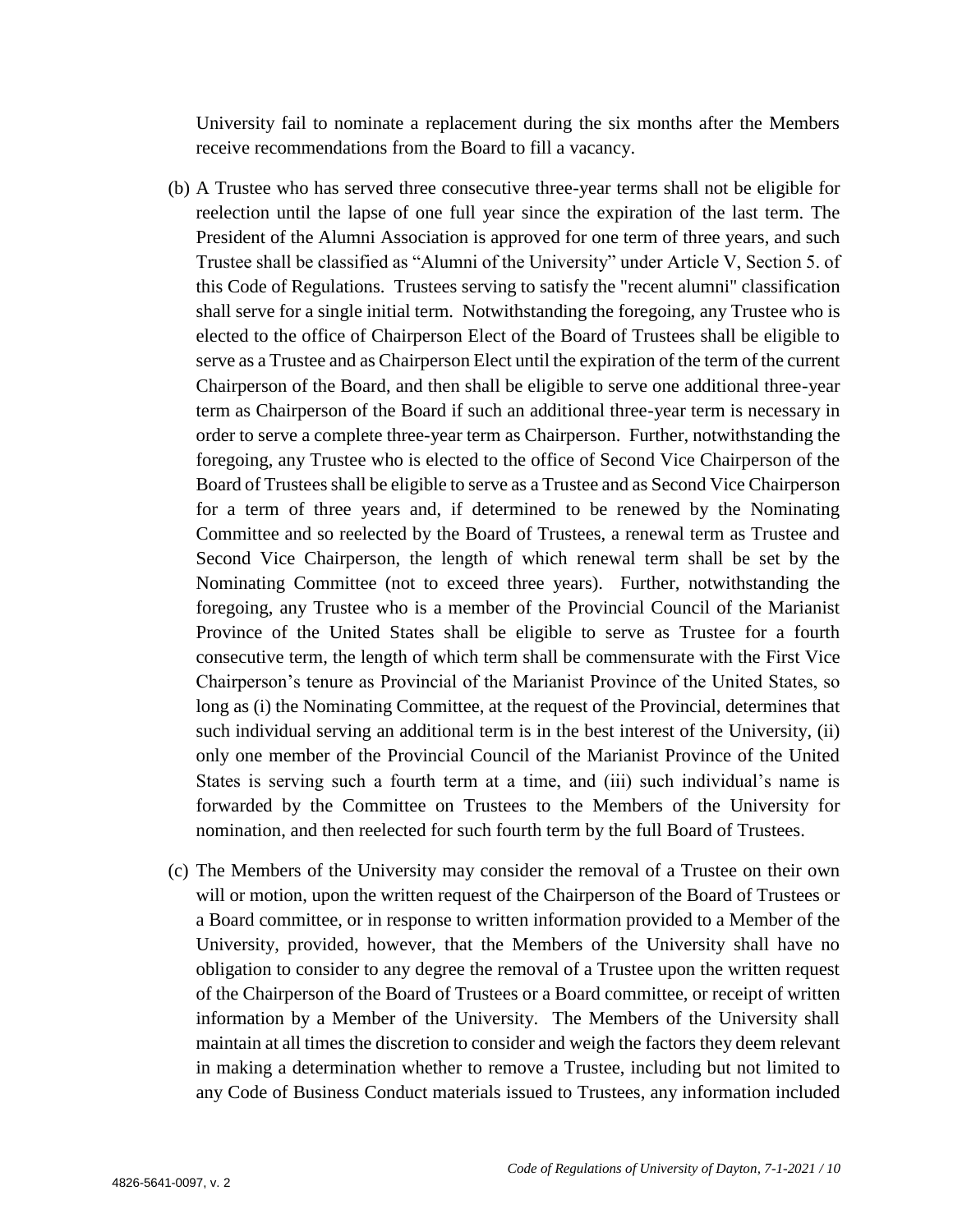in the Bylaws of the Board of Trustees regarding expectations of Trustees, and University policies and procedures.

Section 7. Powers of the Board of Trustees. As the governing body of the University, the primary function of the Board of Trustees is to evolve and evaluate the basic objectives and broad policies of the institution. The powers and duties of the Board of Trustees shall include, but not be limited to, the following:

- (a) to maintain the trust vested in the Board by the Members of the University, the Articles of Incorporation, as amended, and this Code of Regulations;
- (b) to promote the purposes of the University in accord with changing needs of society and determine whether proposed changes in programs or the addition of new programs enhance or retard the basic purposes of the University;
- (c) to stimulate and approve plans for the development of all operations of the University for the promotion of its basic purposes and to insist on a periodic review of such plans in order to maintain a proper balance between competing constituencies;
- (d) to select and evaluate the President and determine tenure in office subject to the selection procedures as set forth in Article VII, Section 2. of this Code of Regulations;
- (e) to approve, upon the recommendation of the President, the appointment and compensation of executive officers who are the Provost, Vice President and Director of Athletics, Vice President for Finance, and Vice President for University Advancement.
- (f) to ensure the most judicious use of the assets of the University, approve the budget, and be responsible for the financial support of the University without individual financial liability therefore;
- (g) to act as the final court of appeal for alleged procedural violations of promotion and tenure procedures and to monitor overall trends regarding tenure and promotion;
- (h) to bind the University through contracts in matters not reserved to the Members of the University;
- (i) to relate the University to the local community and provide a responsiveness to the clientele being served;
- (j) to grant and confer academic degrees upon those who, in the judgment of the Faculty, merit such distinction;
- (k) to confer honorary degrees as recommended by the President; and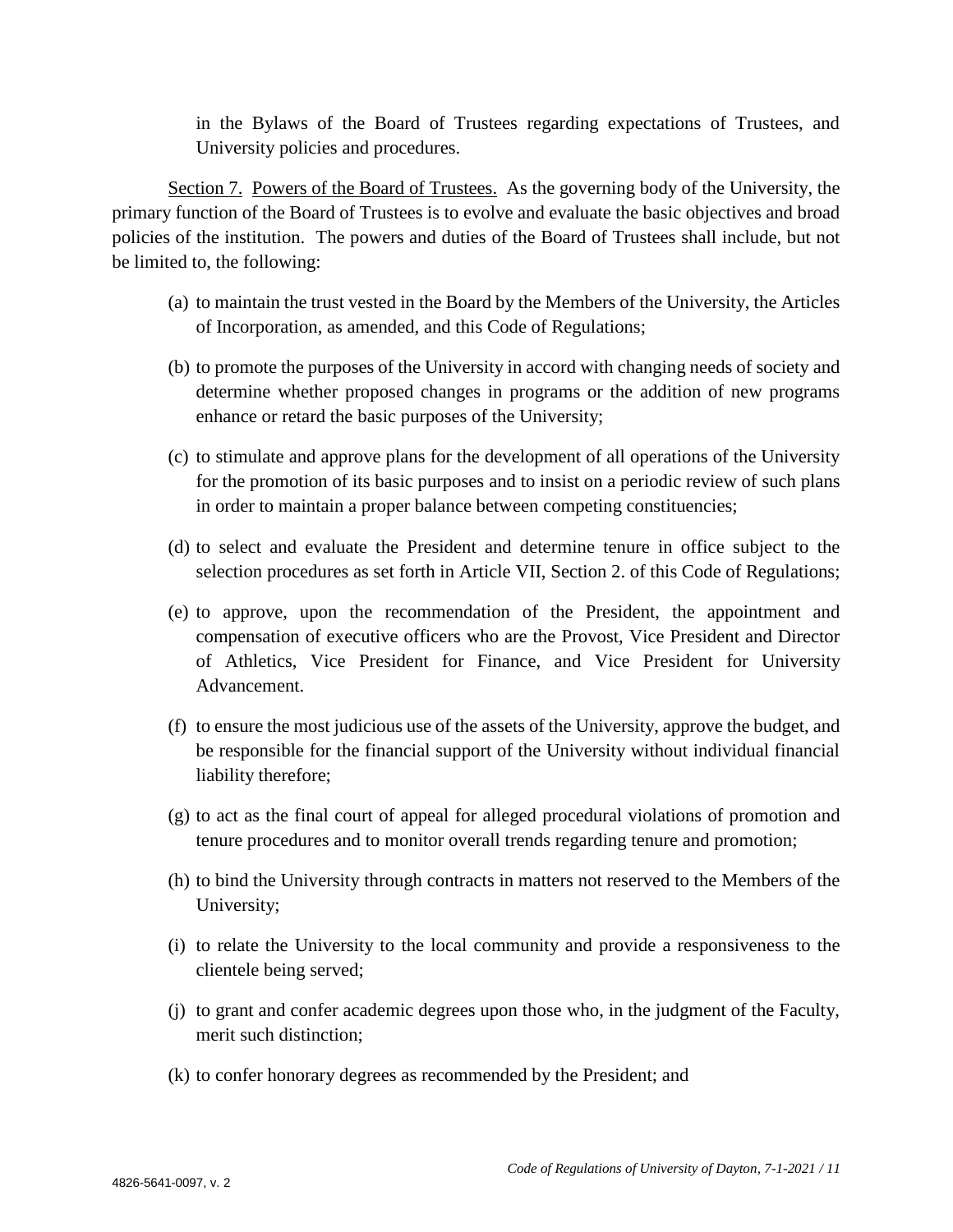(l) to act as a tribunal of last resort within the limit of their authority.

Section 8. Delegation of Power. As the ultimate policymaking body of the University, the Board shall delegate executive authority to the President and delegate to the Faculty the right to formulate policies which affect the academic progress of the University.

Section 9. Bylaws of the Board of Trustees. The Board of Trustees shall adopt a set of Bylaws for their own procedural operation by a majority vote of the total membership of the Board.

- (a) At each Annual Meeting of the Board, the Bylaws shall be affirmed or amended by vote of the Board members present. Nothing precludes the Board from amending or repealing its Bylaws at a meeting(s) other than its Annual Meeting, so long as such amendment or repeal is consistent with its Bylaws.
- (b) The Bylaws shall include provisions common to regulations of this type, but not inconsistent with this Code of Regulations or the Articles of Incorporation, as amended.
- (c) The Bylaws of the Board of Trustees shall determine the manner of election, terms of office, and duties to be performed by Officers of the Board of Trustees.

Section 10. Officers of the Board of Trustees. The Officers of the Board of Trustees shall be a Chairperson, First Vice Chairperson, Second Vice Chairperson (if the Nominating Committee has determined one should be nominated and the Board has elected one), Chairperson Elect, and Secretary. The Provincial of the Marianist Province of the United States shall be the First Vice Chairperson of the Board of Trustees *ex officio.* The Chairperson, Second Vice Chairperson and Chairperson Elect of the Board of Trustees shall be elected by the Board of Trustees in accordance with the Bylaws of the Board of Trustees, where the candidate for Chairperson is expected to be the then-current Chairperson Elect, and the nominations for the Second Vice Chairperson and Chairperson Elect shall be made by the Nominating Committee (which Nominating Committee shall consist of the Chairperson of the Board, the First Vice Chairperson of the Board and the President of the University). In the event the then-current Chairperson Elect is not willing or able to be the candidate for the next Chairperson of the Board, then the nomination for Chairperson of the Board shall be made by the Nominating Committee. The Nominating Committee shall maintain a list of potential candidates to serve in the future as Chairperson of the Board of Trustees. The Secretary of the Board of Trustees shall be elected to that position by the Board of Trustees and need not be a trustee to be elected to such office.

#### Section 11. Committees of the Board of Trustees.

(a) Executive Committee. There shall be an Executive Committee of the Board of Trustees to consist of the Chairperson of the Board, the First Vice Chairperson of the Board as the Provincial of the Marianist Province of the United States (or a delegate appointed by him from the Provincial Council of the Marianist Province of the United States, as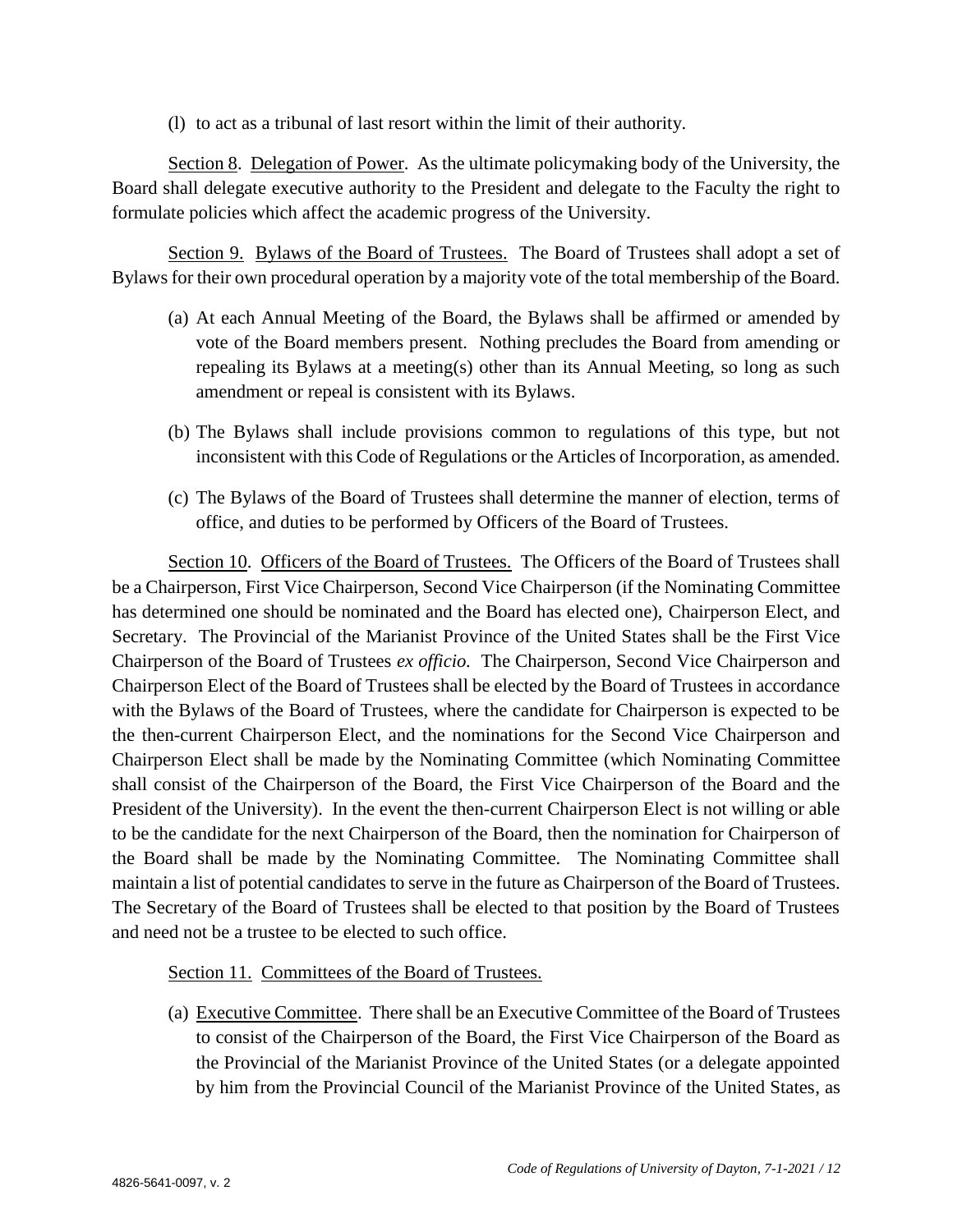long as such delegate is already a member of the Board of Trustees), the Second Vice Chairperson of the Board, the President of the University, the Chairperson Elect of the Board of Trustees, the chairs of the standing committees of the Board (where such committee chairs are determined through consultations among the President, Chairperson of the Board and potential committee chairs prior to the start of a new academic year) and other trustees as appointed at the discretion of the Chairperson of the Board on an annual basis, not to exceed three each year.

- (i) The Chairperson of the Board shall serve as Chairperson of the Executive Committee and the President of the University as Vice Chairperson of the Committee.
- (ii) Between meetings of the Board of Trustees, the Executive Committee shall exercise all the powers of the Board, except that it shall not have power to grant degrees, elect or remove the President, authorize any changes in the Bylaws of the Board of Trustees or make a determination on matters on which this Code of Regulations specifically requires a vote by the Board of Trustees.
- (iii)Minutes of Executive Committee meetings shall be given to each member of the Board of Trustees and the Members of the University.
- (iv)At each meeting of the Board of Trustees, the proceedings and actions of the Executive Committee since the last Board meeting shall be reported to the Board and shall be subject to its review.
- (b) Other Committees. Other standing and *ad hoc* committees of the Board of Trustees, in addition to the Executive Committee, may be established as determined from time to time by the Board of Trustees.
	- (i) The duties and functions of such committees shall be defined and determined by the Board of Trustees.
	- (ii) Each Board committee should have at least one Officer of the University or other designee of the President assigned to it to act as an administrative liaison between the University and the committee; unless otherwise appointed as a voting member of the committee, such administrative liaison will be considered an *ex officio* nonvoting member of the committee.

# **ARTICLE VI**

#### EMERITUS AND HONORARY TRUSTEES

Section 1. Emeritus Trustees. Any Trustee shall, upon the completion of his or her service as Trustee and in good standing (i.e., the Members have not exercised their authority under Article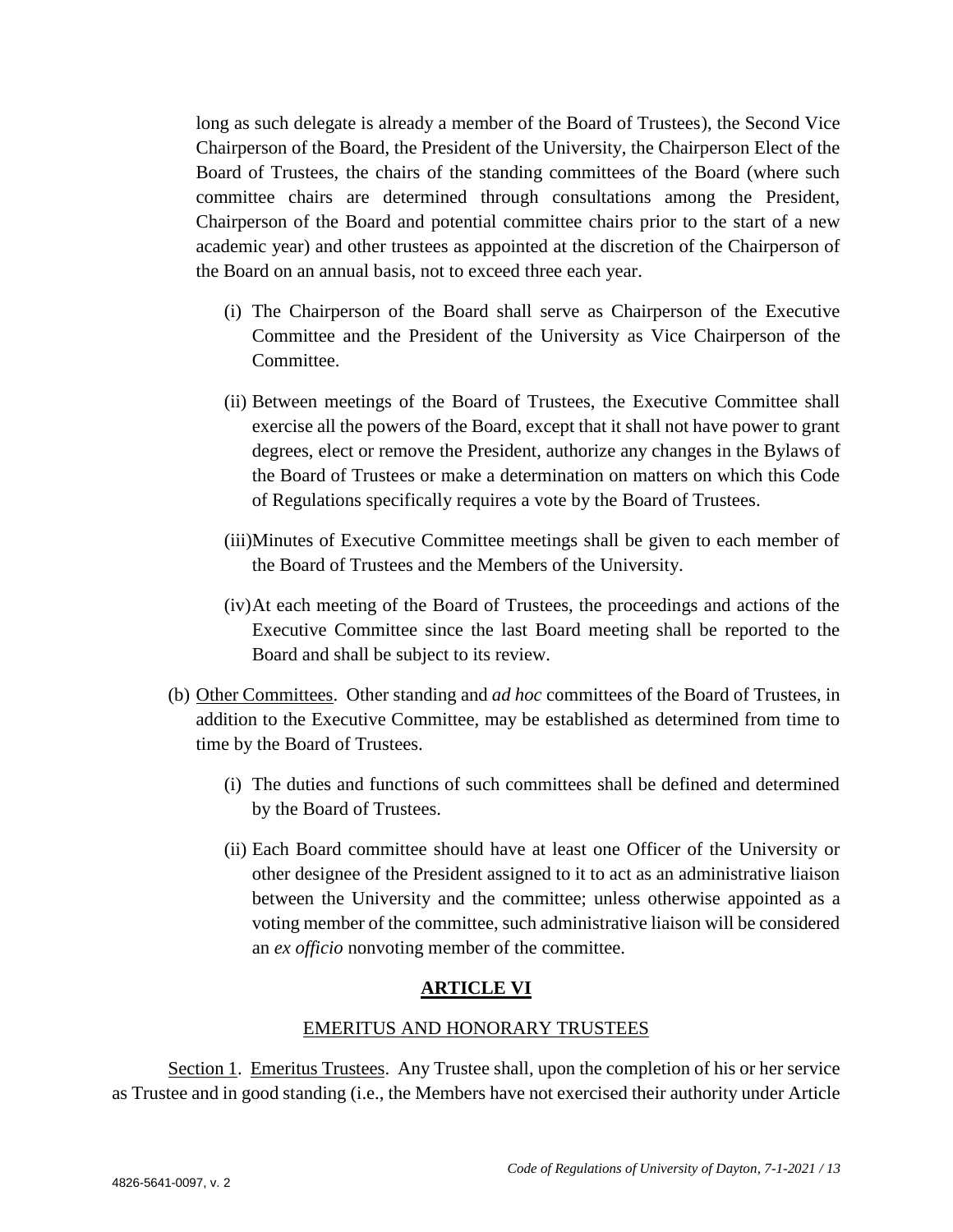V, Section 6(c)), be referred to as an "Emeritus Trustee." In the event a Trustee's service ends prior to completion of a term, whether that former Trustee shall be offered the title of "Emeritus Trustee" will be considered on a case-by-case basis by the Executive Committee of the Board of Trustees at the recommendation of the Committee on Trustees, taking into account the reasons for the Trustee's early departure, the quality of the Trustee's service and the Trustee's relationship with the University.

Section 2. Honorary Trustees. Any person of great significance to the University of Dayton, whether as a result of professional accomplishments or due to meaningful contributions, who has not served as a Trustee may be appointed as an Honorary Trustee. From time to time the President or the Chairperson of the Board may identify an individual believed to be deserving of the designation of Honorary Trustee. They will forward the name(s) to the Committee on Trustees. Then, the formal appointment shall begin with the Committee on Trustees, after its consideration, forwarding to the Chairperson, who in turn will forward to the Members of the University, the name(s) the Committee recommends be considered for the Honorary Trustee title, based on their specific contributions to a field, the University, or society in general. The Members shall then nominate candidates for Honorary Trustees by a two-thirds vote and forward those nominations to the Board of Trustees. The Board of Trustees will then vote on the nominated candidates, with those passing by a majority vote of the Board of Trustees becoming Honorary Trustees.

Any individual appointed as an Honorary Trustee prior to December 31, 2016, shall become and be referred to as an Emeritus Trustee and shall no longer be referred to as an Honorary Trustee.

Section 3. Rights and Responsibilities. Emeritus and Honorary Trustees shall have the right to attend all meetings of the full Board and participate in discussion but shall not have the right to vote or make or second motions. They shall not be counted in determining a quorum for the Board. They may be appointed to membership on committees with all the rights of committee members except they shall not have the right to vote.

Emeritus and Honorary Trustees shall, in participating in Board matters, comply with all applicable expectations established by the Board of Trustees.

#### **ARTICLE VII**

#### OFFICERS OF THE UNIVERSITY

Section 1. Officers and Executive Officers.The Officers of the University shall consist of a Chairperson, Vice Chairperson, President, one or more Vice Presidents, Treasurer, Secretary, and such other assistant officers as determined from time to time. The Executive Officers of the University shall be the President, the Vice Presidents, and other positions approved by the Board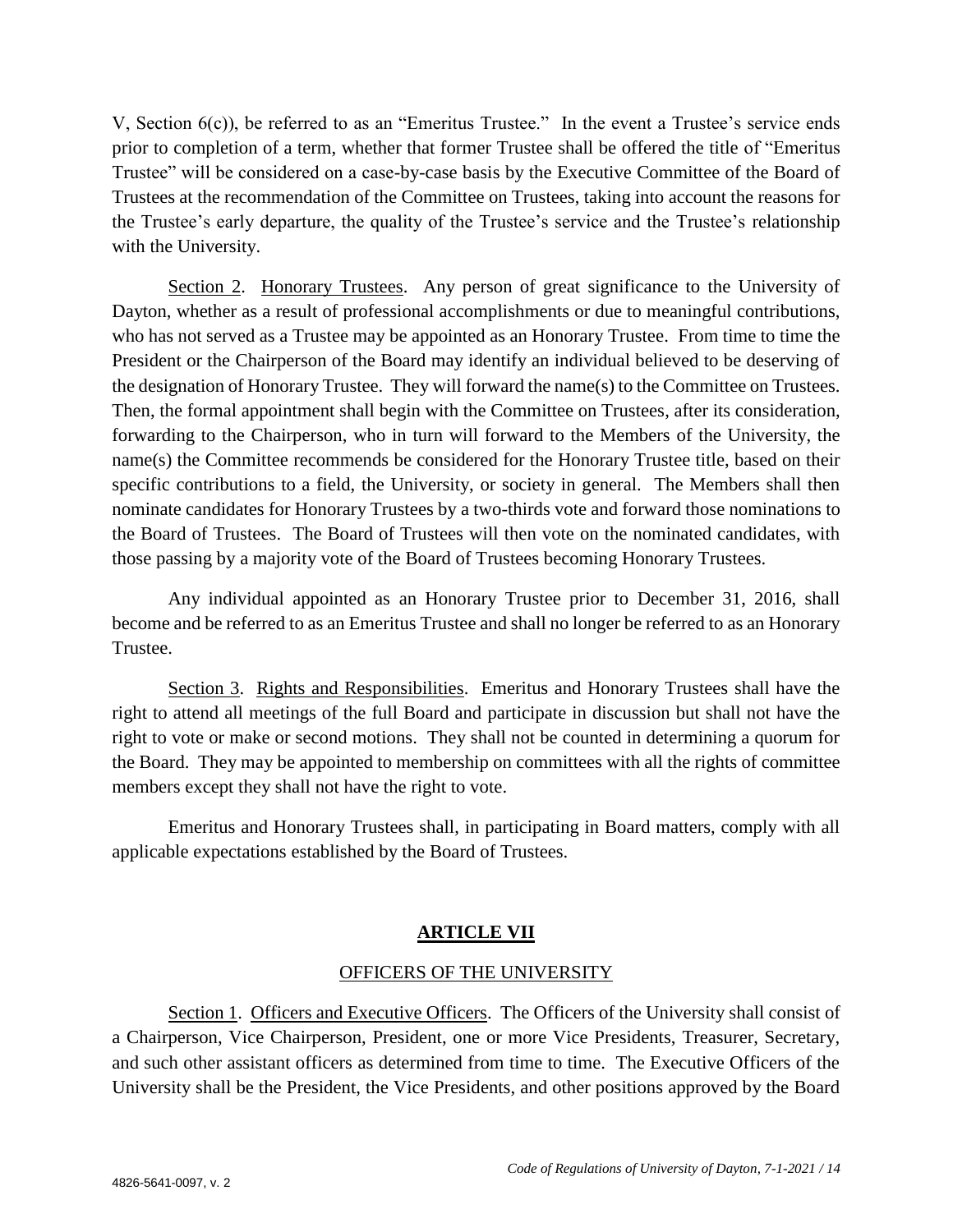of Trustees upon recommendation by the President. The President may designate any Vice President as an Executive Vice President or a Senior Vice President with the approval of the Board of Trustees, with such powers and responsibilities as defined by the President and as consistent with this Code of Regulations. In addition, the Board of Trustees shall have its own officers, whose responsibilities and authority shall be defined in the Bylaws of the Board of Trustees.

Section 2. Choosing the President. The Board of Trustees shall choose the President of the University in the following manner:

- (a) The Executive Committee of the Board of Trustees shall appoint a Search Committee and select its Chairperson.
- (b) The First Vice Chairperson of the Board of Trustees, as the Provincial of the Marianist Province of the United States, and the Rector shall be members of the Search Committee.
- (c) The Search Committee shall prepare a description of the position and a profile of the candidate.
- (d) The description of the position and profile of the candidate shall then be ratified by the Executive Committee of the Board of Trustees and by the Members of the University before commencing the solicitation of candidates.
- (e) The Search Committee for President shall provide its assessments of the finalist candidates (and any recommendations) to the Executive Committee of the Board of Trustees, who in turn shall make a recommendation for President to the Members of the University, which must be approved by a two-thirds vote of the Members of the University at a meeting of which a quorum is present. When approved by the Members of the University, the Executive Committee shall submit the recommendation to the Board of Trustees for approval.
- (f) The President shall be elected by two-thirds vote of the total membership of the Board of Trustees.
- (g) The Search Committee shall give preference to qualified candidates who are members of the Society of Mary, but any such search may include candidates who are not members of the Society of Mary; provided, however, that the President shall be a Roman Catholic and have the ability to provide leadership for the University of Dayton as a Catholic and Marianist University.
- (h) The President of the University shall be appointed pursuant to (a)-(g) above for an indefinite term of office unless otherwise set by the Board of Trustees.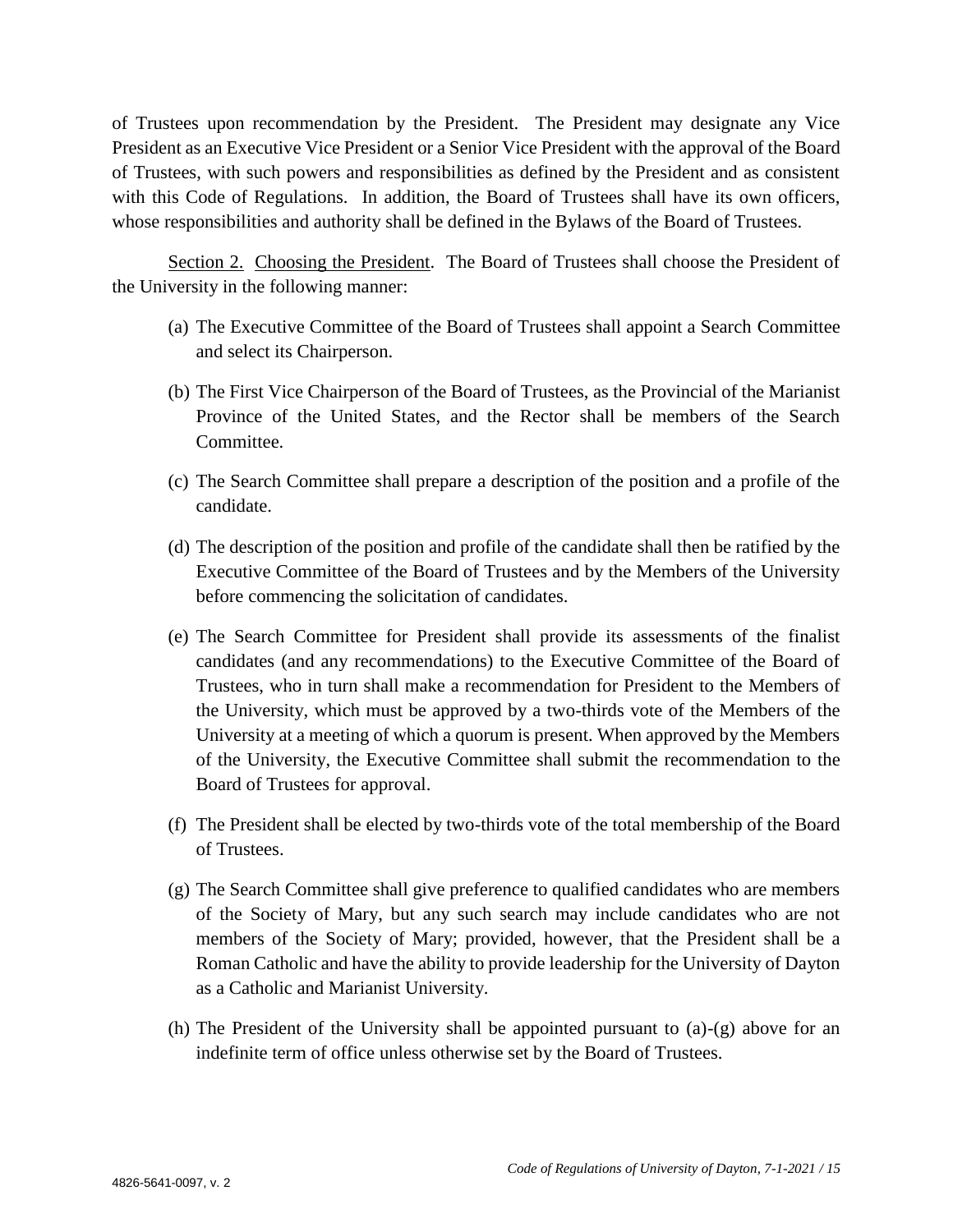- (i) The President may be removed from office at any time by the affirmative vote of twothirds of the total membership of the Board of Trustees.
- (j) The Board of Trustees shall have the authority to approve the appointment of all other executive officers of the University upon the recommendation of the President.

Section 3. Choosing Other Officers. It shall be the duty of the President to develop appropriate procedures for the selection of Executive Officers of the University in consultation with other elements of the University Community.

Section 4. Terms of Certain Executive Officers. The terms of office for all other executive officers of the University who are the Provost, Vice President and Director of Athletics, Vice President for Finance, and Vice President for University Advancement shall be determined by the President with approval of the Executive Committee.

Section 5. University Chairperson. The Provincial of the Marianist Province of the United States shall be the Chairperson of the University, First Vice Chairperson of the Board of Trustees *ex officio,* and an *ex officio* member of the Executive Committee of the Board of Trustees.

Section 6. University Vice Chairperson. The Assistant Provincial of the Marianist Province of the United States shall be the Vice Chairperson of the University.

Section 7. Duties of Officers. The officers shall perform the duties assigned to them by the Board of Trustees and/or the President.

- (a) President. The President of the University shall be an *ex officio* voting member of the Board of Trustees and an *ex officio* voting member of the Executive Committee of the Board. The President shall be the chief executive and administrative officer of the University and shall have such duties as may from time to time be required of him or her by the Board of Trustees, which duties so required may include, without limitation thereto, implementation of the policy decisions of the Board of Trustees, general supervision, administration and direction of all the University's affairs subject to the direction of the Board of Trustees.
	- (i) The President shall sign all contracts, notes, deeds, mortgages, bonds, other obligations, or other papers requiring his or her signature.
	- (ii) The President shall direct all the affairs of the University, maintain communications between Trustees, Faculty and other groups of the University Community, recommend to the Trustees nominations for major University appointments and make such appointments (unless the power to do so is limited or withdrawn by the Trustees), be a member of all faculties, and at all times keep informed of and in close contact with the state, interest, and needs of the University, exercise a general superintendence of all University concerns and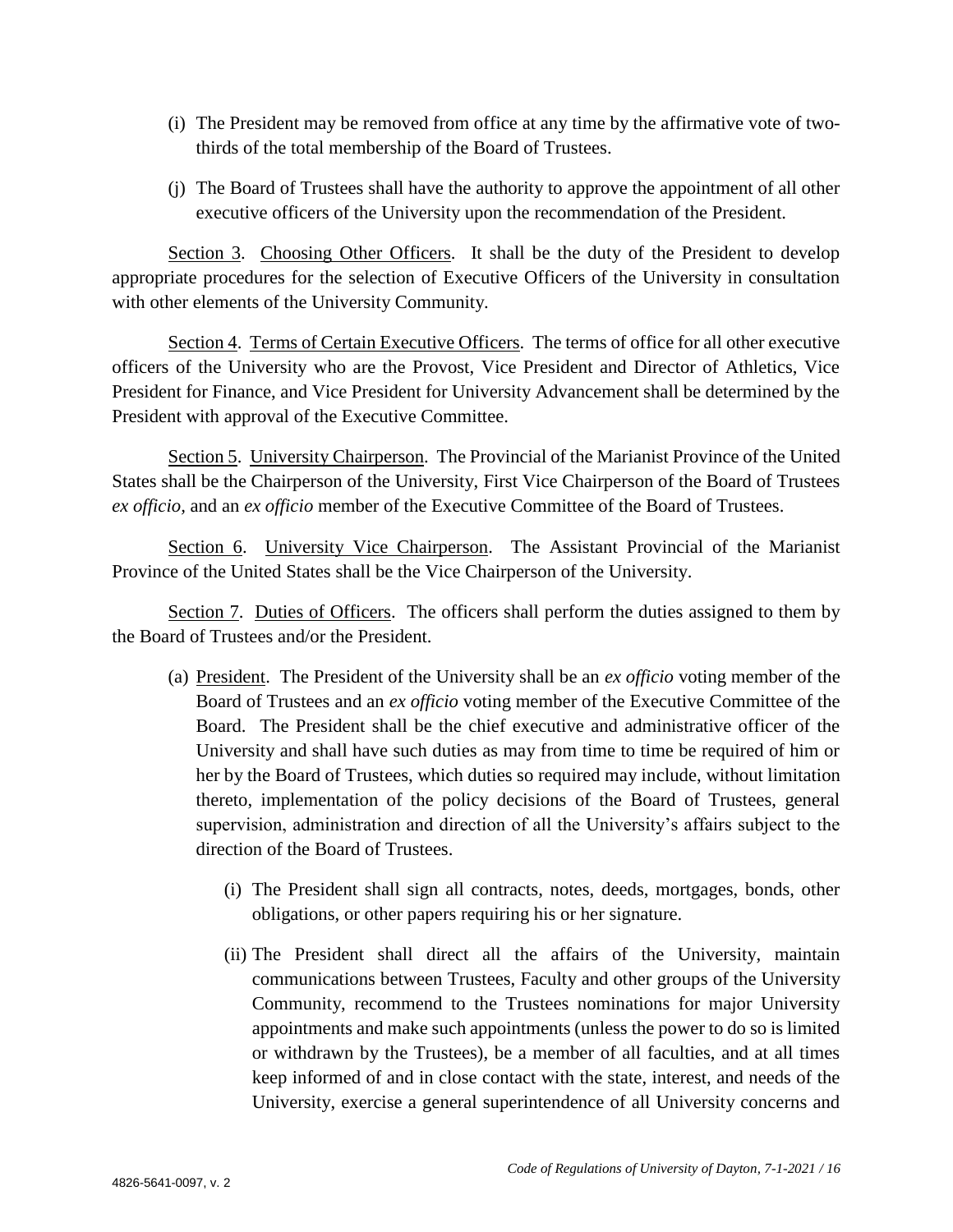take such action as shall contribute to the quality of teaching and the advancement of knowledge.

- (iii)The President may delegate any of his or her executive and administrative authority to other University officials, subject only to restrictions in this Code of Regulations or as established by the Board of Trustees.
- (iv)The President's duties shall include, but not be limited to, the following:
	- (A)to administer the affairs of the University as its chief executive by implementing the policies and regulations approved by the Board of Trustees and in accordance with the stated purposes of the University;
	- (B) to act as the official medium of communication for the University Community and promote amity and unity among all;
	- (C) to establish such committees, councils, boards, and similar bodies and appoint such officials and personnel as may be deemed necessary to promote or conduct any general or special function or purpose of any University activity or need;
	- (D)to promote the general welfare and the academic well-being of the University by supervising the officials of the University, all its departments, and the student body;
	- (E) to represent the institution to the general public;
	- (F) to make an annual report to the Trustees on the general condition of the University.
- (b) Rector. The President, with the concurrence of the Provincial of the Marianist Province of the United States, shall appoint a Rector from among the members of the Society of Mary. The Rector shall become an Executive Officer of the University, an *ex officio*  voting member of the Board of Trustees, and a member of the President's Council. He shall report directly to the President. The Rector, as the sponsorship officer of the Marianist Province of the United States at the University of Dayton, shall serve as the representative of the Society of Mary on governance bodies, work to unify the Marianist religious as a unified and effective presence within the university community, and serve as the secretary for the Marianist Foundation. He shall have such other powers and duties as may be prescribed by the Board of Trustees and/or the President.
- (c) Vice President for Mission. The Vice President for Mission, appointed by the President, shall work to ensure the vital and discernible Catholic and Marianist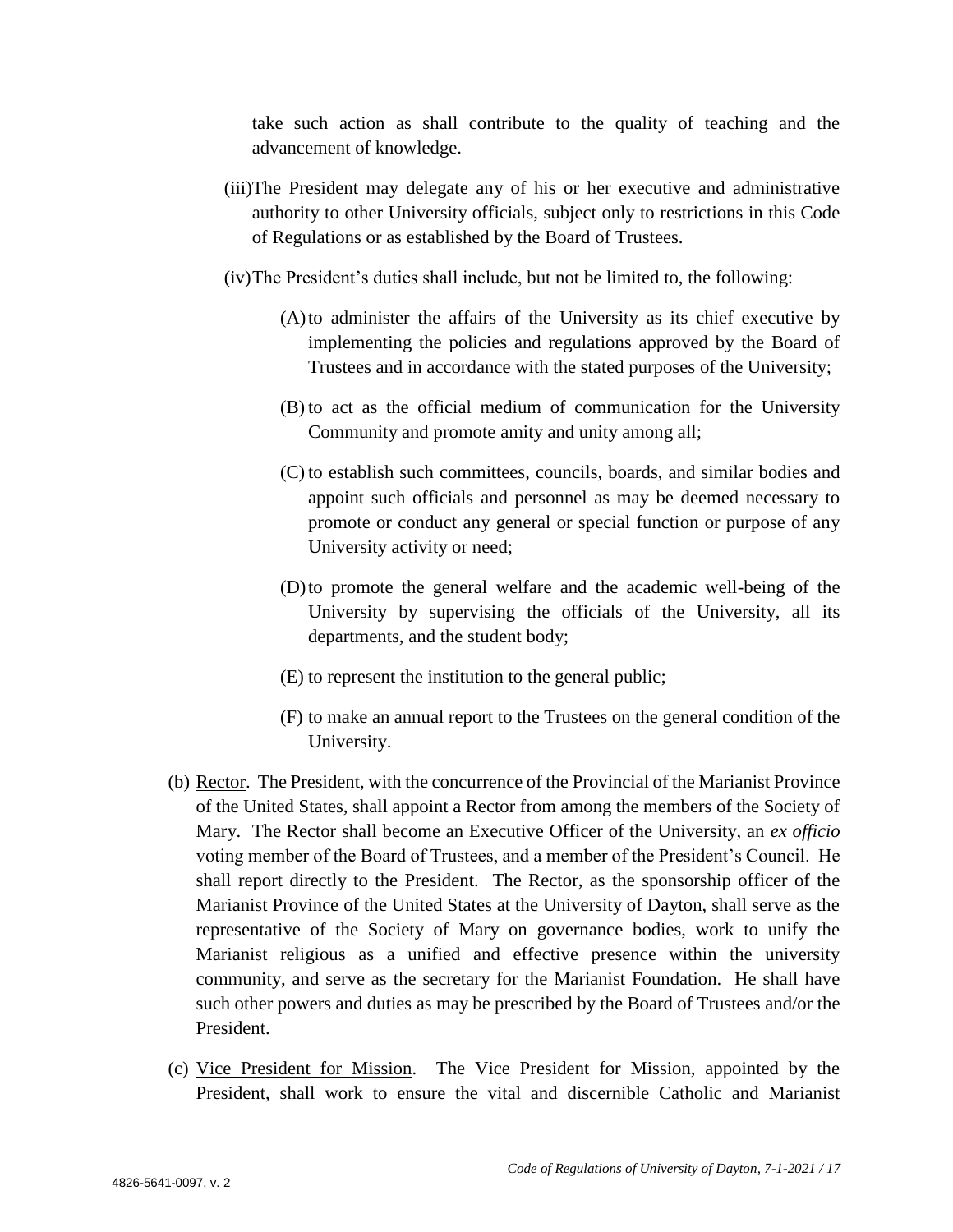character and mission of the University. The development of lay leadership and the formation of people committed to the Catholic and Marianist tradition of education are essential means to this end. Ideally, the Vice President for Mission and the Rector shall cohere in the same person. If a suitable professed Marianist candidate is not available for this position, then, with the concurrence of the Provincial of the Marianist Province of the United States, the President shall appoint a lay person as Vice President for Mission who will work together with the Rector to ensure the Catholic and Marianist identity and mission of the University of Dayton.

- (d) Vice President for Finance. The Vice President for Finance shall have general supervision of all finances.
	- (i) The Vice President for Finance shall have full power and authority to establish accounts on behalf of the University with banks and brokerage firms and to give written or oral instructions to such organizations with respect to any transaction to sell, buy, exchange, and convert into cash or other types of securities, any and all stocks, bonds, or other securities, whether for immediate or future delivery held by the University of Dayton, and to execute and deliver all such assignments, transfers, conveyances, and other instruments required in connection with the holding, investment, reinvestment, control, and management thereof.
	- (ii) The Vice President for Finance shall receive and have in charge all money, bills, notes, deeds, leases, mortgages, insurance policies and similar property belonging to the University, and shall do with the same such as may from time to time be required by the Board of Trustees and/or the President.
	- (iii)The Vice President for Finance shall cause to be kept adequate and correct accounts of the business transactions of the University and on the expiration of the term of office shall turn over to the succeeding Vice President for Finance or to the Board of Trustees all property, books, papers and money of the University.
	- (iv)In addition, the Vice President for Finance shall perform such other and further duties as may from time to time be required of him or her by this Code of Regulations, the Board of Trustees and/or the President.
- (e) Provost. The Vice President for Educational Affairs and Provost (or simply "Provost") shall be the chief academic officer of the University and shall have authority over the academic affairs of the University. The Provost shall perform such other and further duties as may from time to time be required of him or her by the Board of Trustees and/or the President. The Provost shall exercise the powers and duties of the President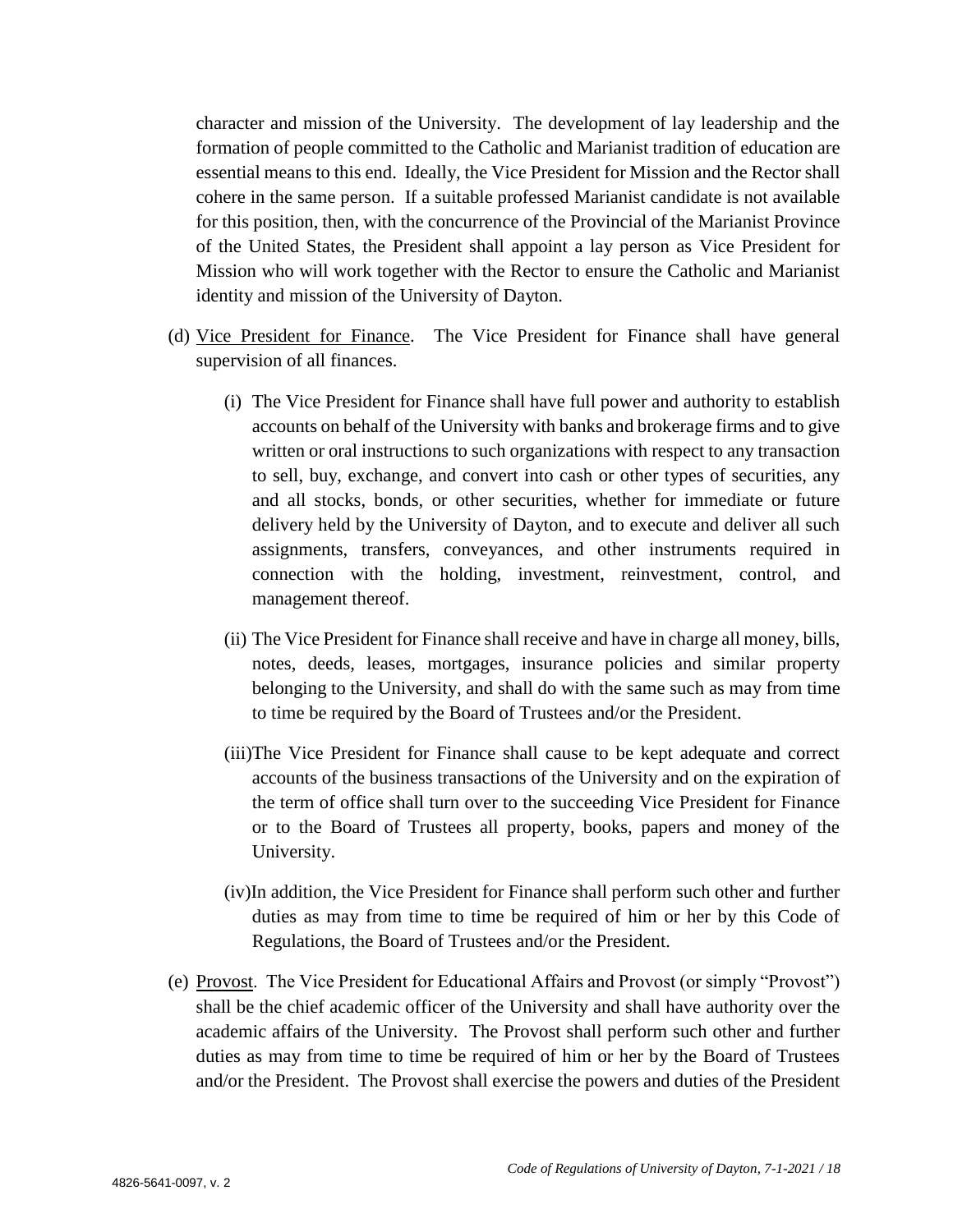during the President's prolonged absence or incapacity or in case of a vacancy in that office, if and when determined by the Executive Committee of the Board of Trustees.

- (f) Other Vice Presidents and Other Executive Officers. The Vice Presidents and any other persons designated as Executive Officers of the University, under the direct supervision of the President, shall be in charge of major organizational units of University operations including academic and faculty affairs, student affairs, business affairs, developmental affairs, institutional planning and research, athletics, service agencies, and other unit organizations which may be established. The Board shall be informed of such officers and their responsibilities by the President and can delegate such duties and responsibilities to such officers as the Board sees fit.
	- (i) Each Vice President or other Executive Officer of the University shall be responsible to the President for the administration of a designated organizational unit and shall be subject to the direction of the President.
	- (ii) Within the framework of the policies and procedures established by the Board of Trustees, each Vice President and other Executive Officers of the University shall develop the necessary bylaws, operational manuals or guidelines for the operation of an organizational unit, including appropriate job descriptions.
	- (iii) Such bylaws, operational manuals or guidelines must be submitted to the President for approval and, when so determined, to the Board of Trustees.
- (g) Secretary. The Secretary of the University shall keep minutes of all the formal proceedings of the Members of the University and shall make proper record of the same which shall be attested by him or her; sign, acknowledge or verify all bonds, contracts, notes, deeds and other documents executed by the University requiring his or her signature; keep such books as may be required; and perform such other and further duties as may from time to time be required of him or her by the Board of Trustees, Members or President. The Secretary shall be the custodian of the Seal of the University and shall have authority to attest to all official documents and instruments of the University. The Secretary of the University and General Counsel shall cohere in the same person.
- (h) Treasurer. The Treasurer shall manage all investments, accounts with financial institutions and records of such investments and accounts as directed by the Vice President for Finance.
- (i) General Counsel. The General Counsel shall be the chief legal officer of the University; shall have general charge of all legal matters pertaining to the University; and shall, subject to the direction of the President of the University, oversee the provision of all legal services to the University.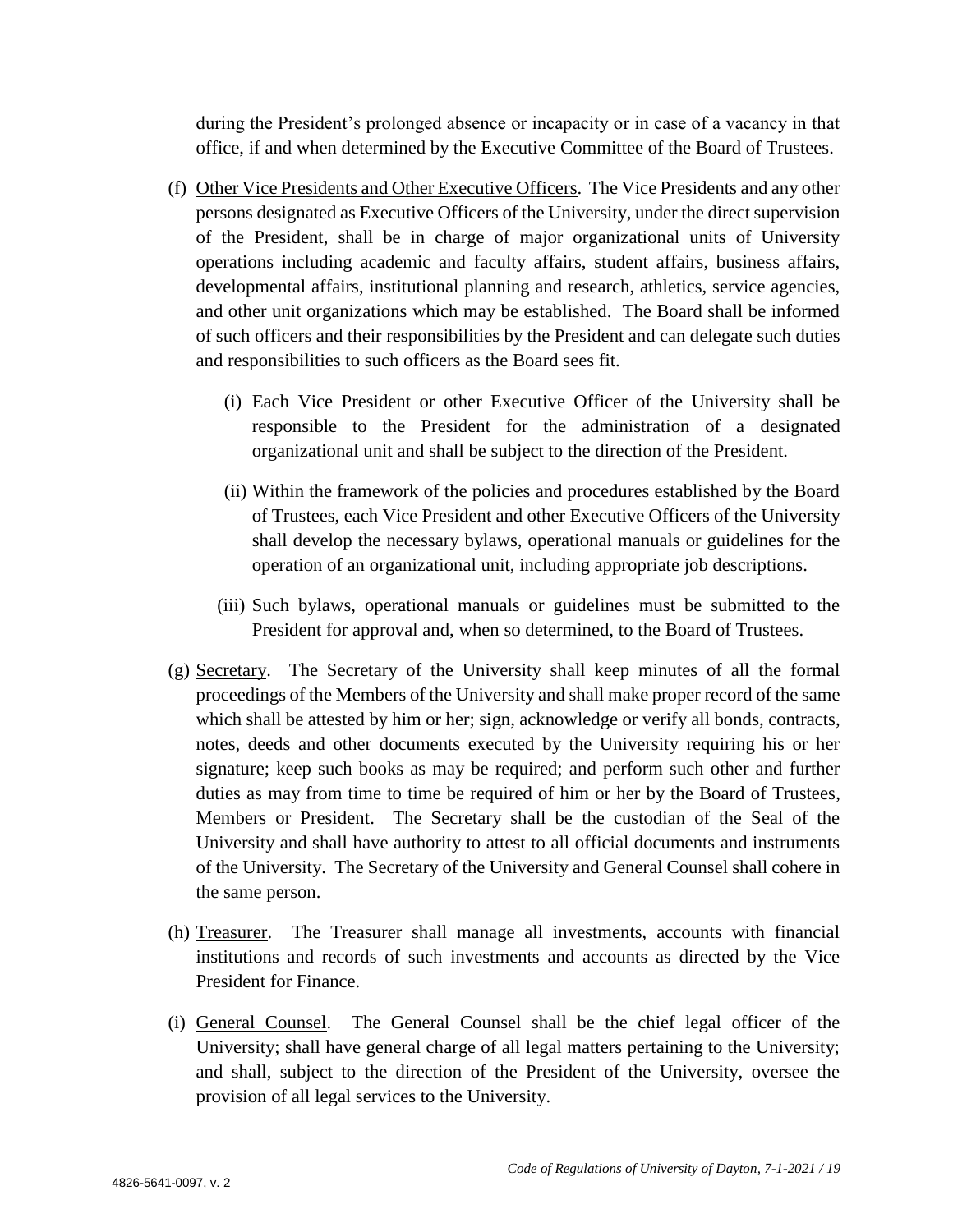- (j) Assistant Officers. Assistant officers, such as Assistant Secretaries and Assistant Treasurers, shall act as assistants to and under the direction of their superior officers, shall be vested with all the powers and shall be required to perform any of the duties of their superior officers in their stead unless certain powers and/or duties are withheld by the superior officers in writing. They shall perform such other and further duties as may from time to time be required of them by the Board of Trustees and/or the President.
- (k) Officer Titles. From time to time, an officer of the University may be given a title that differs from the title anticipated in this Code of Regulations to better communicate to the campus community the scope of that individual's responsibilities and authority. If such a different title is given or otherwise exists, that differing title in no way limits that individual's authority and responsibilities as set forth in this Code of Regulations, and such authority and responsibilities shall apply to the person holding the new title as if they still retained the title contained in this Code of Regulations.
- (l) Other Executive and Regulatory Positions. Each other person in an executive and/or regulatory position (regardless of whether the term "officer" is in his or her title) shall not be an officer of the University. Such person shall be responsible to the President or his or her designee for the administration of designated functions of the University and shall have such other powers and duties as may be prescribed by the Board of Trustees and/or the President (or his or her designee).

Section 8. Advisory Councils and Committees. The President and other Executive Officers of the University shall establish appropriate advisory councils and committees to assist them in the operation of their organizational units. Bylaws for the procedural operation of each council or committee shall be prepared and submitted to the President for approval and, when so determined, to the Board of Trustees.

#### **ARTICLE VIII**

#### ACADEMIC ELEMENTS OF THE UNIVERSITY

Section 1. Description of Major Academic Units. The major academic units of the University shall consist of the College, Schools, and similar academic units in existence at the time of the effective date of this Code of Regulations. Such academic units may be retained, altered, or abolished and additional units may be established by the Board of Trustees upon recommendation of the President of the University.

Section 2. The Academic Deans. The administrative head and educational leader of each major academic unit shall be a Dean, except that on the recommendation of the President, the heads of certain units may be designated by another title and may be made responsible to a specific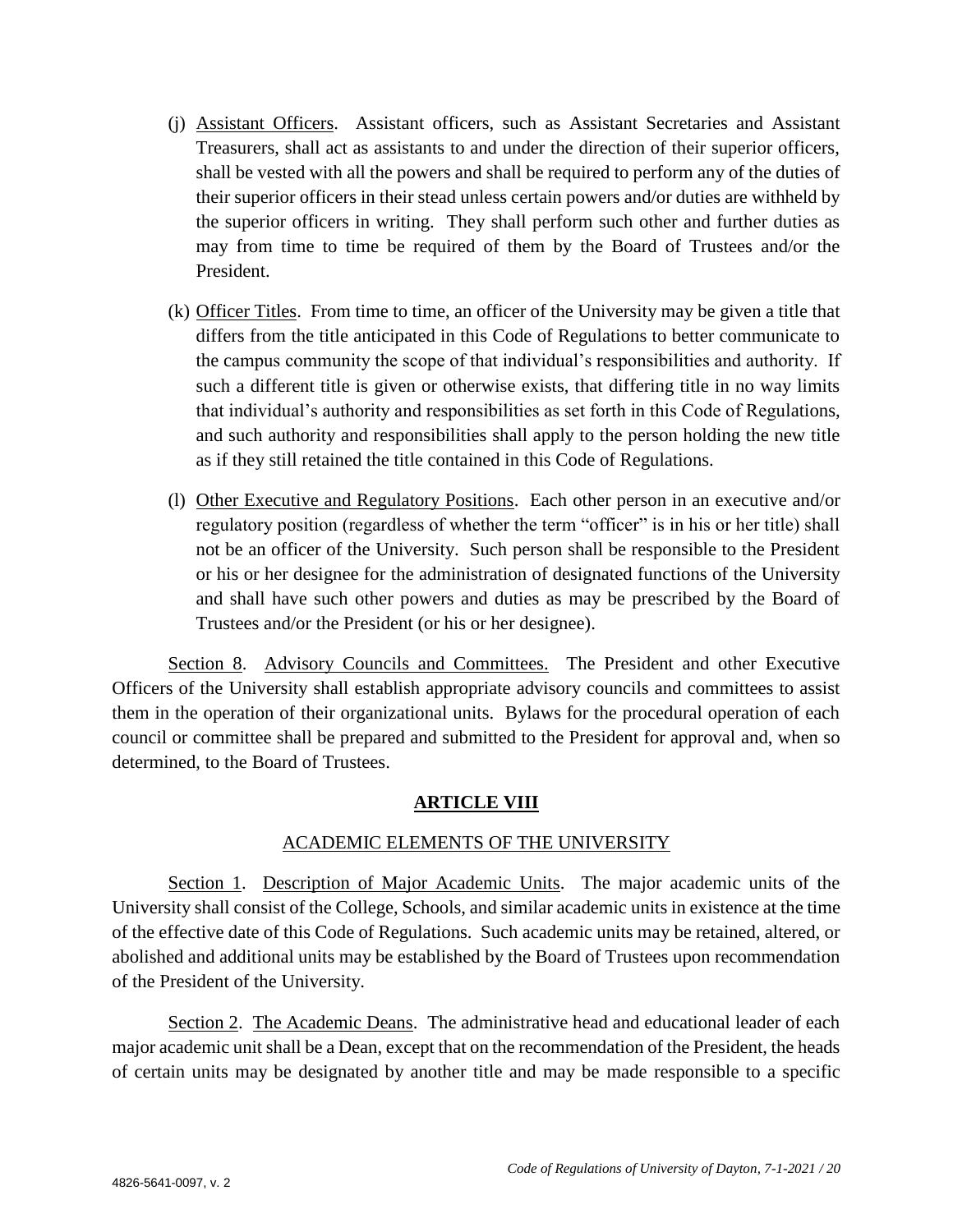academic Dean or similar administrative officer. The Board shall be informed of such by the President.

- (a) Each Dean or head of a major academic unit shall be appointed by the President upon the recommendation of the Provost. The Board shall be informed of such by the President.
- (b) Each Dean shall, in consultation with members of the Faculty, formulate an appropriate document intended to provide a general framework for the operation and advancement of the academic unit, including a description of the duties and responsibilities of the Dean and provision for the selection of a representative academic affairs committee which shall conduct its business in accordance with regulations contained in said document.
- (c) This document and any subsequent amendments thereto shall be approved by the next higher authority, in this case the Provost.
- (d) The Provost shall be responsible for determining that such document and subsequent amendments thereto are not in conflict with University rules and regulations to which they are subordinate.

Section 3. Instructional Units. The instructional unit of a College, School, or similar academic unit, shall be a department or other subdivision assigned an instructional role.

- (a) It shall consist of an administrator, usually a Chairperson, and the instructional staff of the unit.
- (b) The administrator of each instructional unit shall be chosen in accordance with policy developed by the Provost and the President.
- (c) Each such administrator shall be held responsible to the appropriate Dean or similar officer for the qualitative advancement of the instructional and research programs of the instructional unit within the limits of properly sanctioned administrative guidelines.
- (d) The administrative affairs of each instructional unit shall be conducted in accordance with procedures defined in an appropriate document which shall include a description of the duties and responsibilities of the administrator of the instructional unit.
- (e) The primary responsibility for the preparation of such documents shall reside with the academic Dean or similar officer whose approval shall also be necessary for any subsequent amendments to said documents.
- (f) The Dean shall accept the responsibility for determining that such documents and amendments thereto are not in conflict with University rules and regulations to which they are subordinate.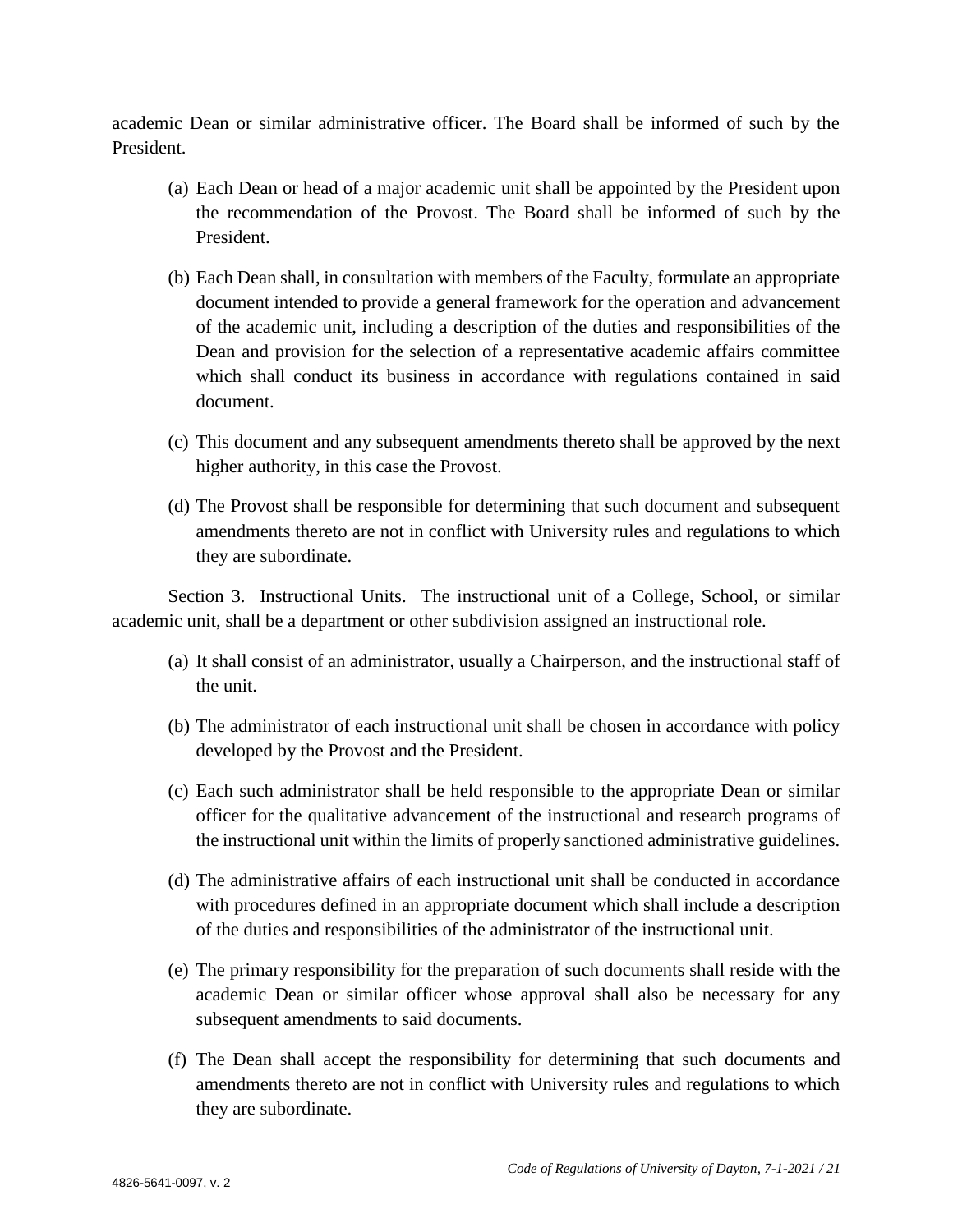#### **ARTICLE IX**

#### UNIVERSITY STUDENTS

Section 1. Purpose of this Article. The purpose of this article is to establish the particular status of students as an essential element of the University Community and their general status as citizens of society as a whole. Certain freedoms and obligations are directly related to each of these two roles associated with all members of the student body.

Section 2. Students as Members of the Academic Community.

- (a) In admitting qualified students, the University accepts the responsibility for providing an appropriate atmosphere in which its students shall have the freedom to learn and its faculty the freedom to teach.
- (b) By accepting admission to the University of Dayton, students have an obligation to contribute in a constructive way to their freedom to learn and the faculty's freedom to teach.
- (c) In fulfilling this obligation students, like other members of the University Community, must respect the rights of their fellow students, the faculty, and the other elements of the community and conduct themselves in a manner that promotes the academic progress of the institution.
- (d) For them also, any infringement of the rights of others or interference in the performance of their duties shall be a violation of University regulations, subject to appropriate measures as determined by University procedures.
- (e) Matters of campus life not directly related to academic policy, including student conduct and student organizations, shall be governed by rules and regulations formulated in accord with the provisions contained in the student code or similar document referred to in Article III, Section 6. of this Code of Regulations.
- (f) The chief student affairs officer shall be responsible to the President for the formulation of said code or similar document, and for the explication and dissemination, in a student handbook or similar publication, of rules and regulations for standards of behavior consistent with the principles enunciated in said document and the aims and educational philosophy of the University.

Section 3. The Student as a Citizen.

(a) With due regard to freely accepted limitations as members of the academic community, students of the University of Dayton retain the rights, protection, and guarantees of fair treatment which are accorded to all citizens.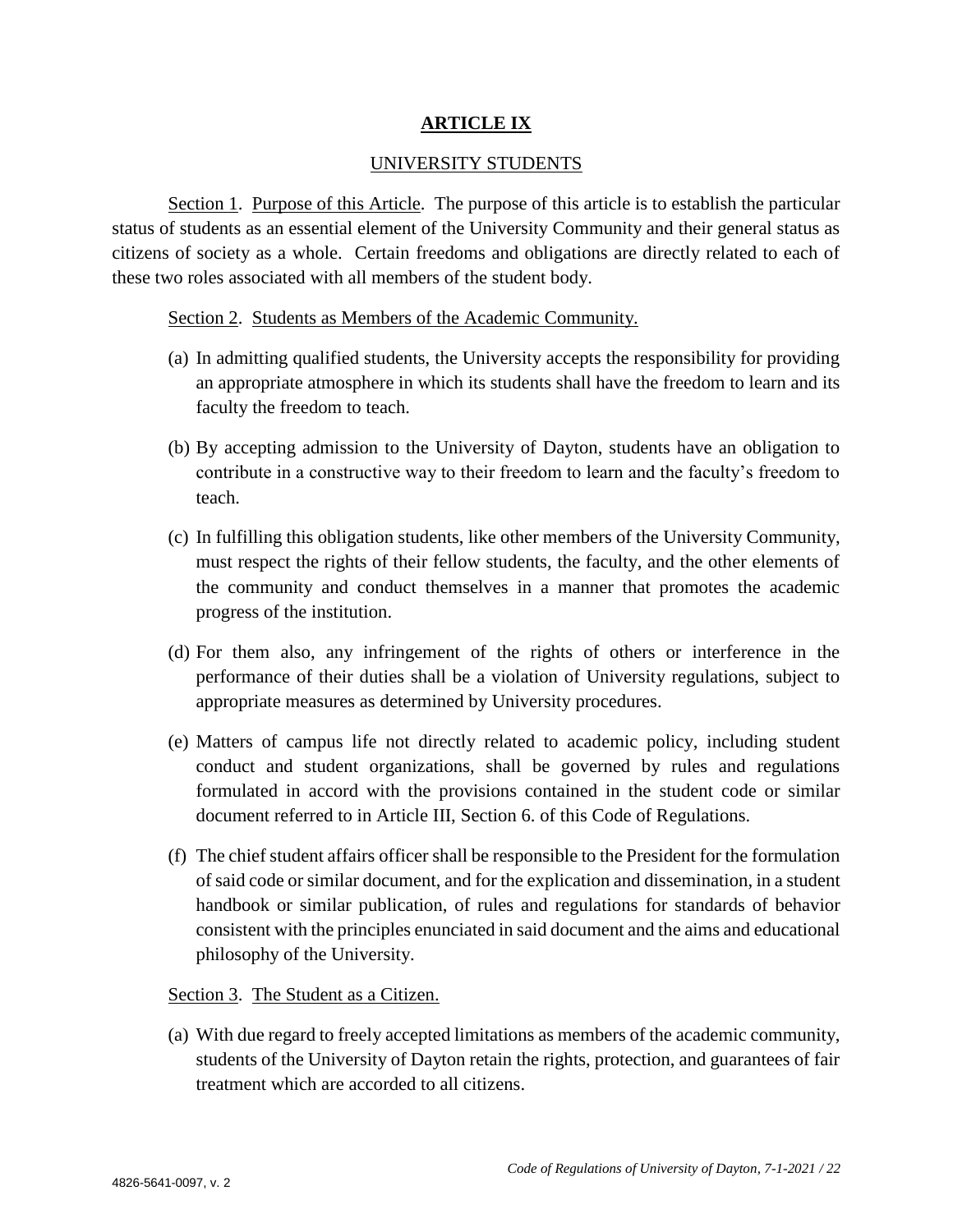- (b) The enforcement of the student's duties as a citizen of society as a whole is the responsibility of the legal and judicial authorities established for that purpose.
- (c) It shall be the intent of the University to encourage extensive involvement of students in the determination of rules and regulations governing their own conduct as citizens of society as a whole while enrolled at the University of Dayton.
- (d) Such rules and regulations shall not conflict with the purposes of the University or other rules and regulations to which they are considered subordinate.

#### Section 4. The Student Body and Admission of Students.

- (a) The student body of the University of Dayton shall consist of all undergraduate and graduate students who have been formally admitted to the University and registered for courses on a full or part-time basis in a College, School, or similar academic unit.
- (b) Standards for admission of students shall be determined by the Faculty of each College, School, or similar academic unit and shall be based on the characteristics and expected achievements of students considered to be relevant to success in a given program with due regard for the purposes of the University and its role as a private church-related institution of higher learning.
- (c) Within the limits of its facilities and services, the University shall be open to all students who meet the qualifications for admission without regard for age, race, color, creed, national or ethnic origin, or handicap.
- (d) The administration of the admission policies of the University shall be the responsibility of the Provost of the University.

#### Section 5. Programs of Study.

- (a) The development and implementation of programs of study leading to degrees or diplomas is the prerogative of the Faculty of each College, School, or similar academic unit as approved by the Board of Trustees.
- (b) Courses, programs of study, and requirements for degrees shall be outlined in bulletins and catalogs of the University.
- (c) Students shall have the right, through established channels of communication, to propose changes in courses, programs of study, and requirements for degrees, and to develop new courses and programs of study for the consideration of the appropriate academic body.
- (d) The procedures to be followed for the implementation of this right may include appropriate membership on the University's academic councils and committees and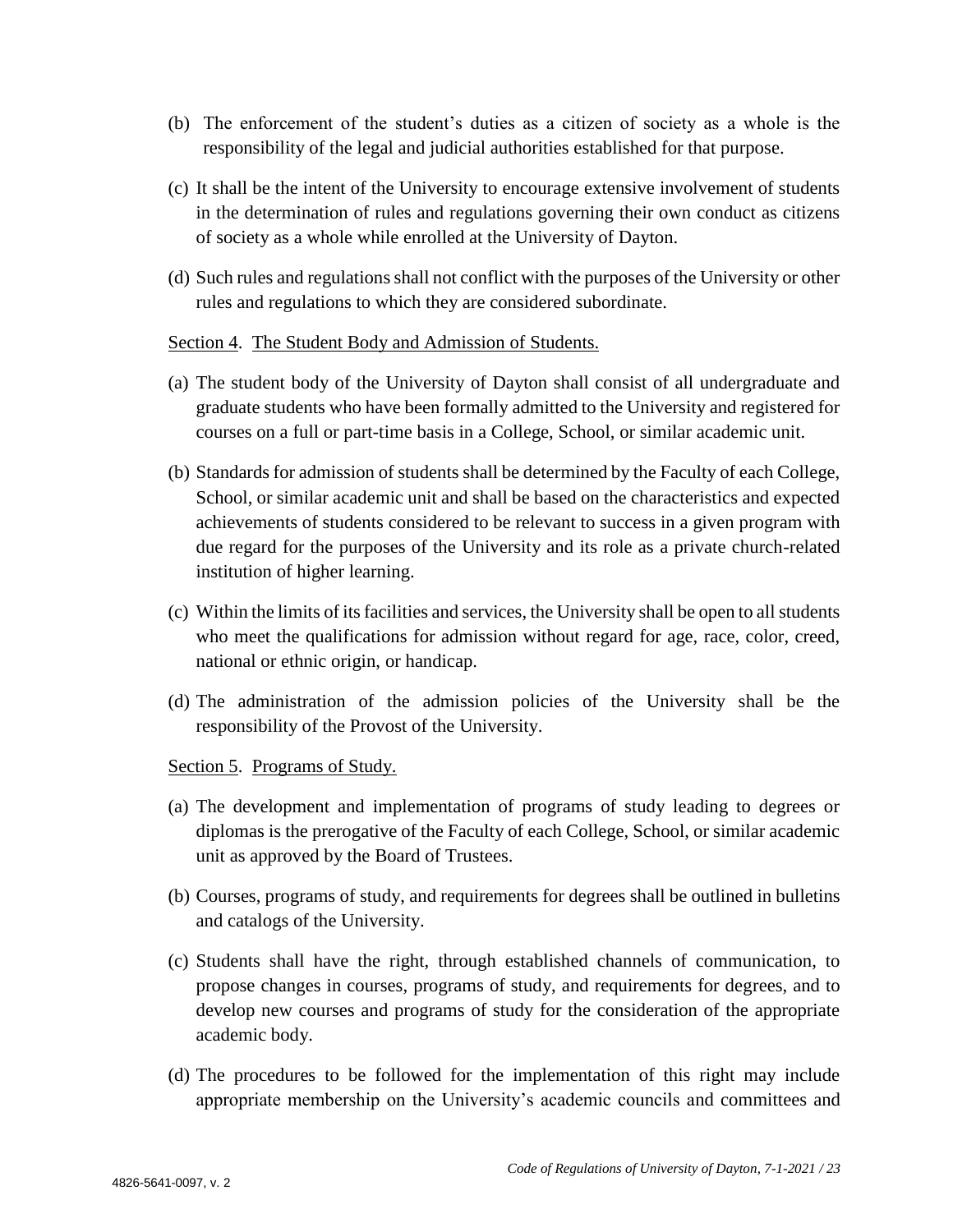shall be defined in written guidelines developed by the chief administrative officer of each academic or instructional unit in consultation with faculty and students.

(e) These guidelines shall not conflict with other University policies regarding the procedures to be followed in obtaining approval for new courses or programs of study and changes in courses or programs of study.

#### **ARTICLE X**

#### LIMITATION OF LIABILITY

No person shall be liable to the University for any loss or damage suffered by it on account of any action taken or omitted to be taken by him/her as a Member, Trustee, or officer of the University, if such person performs his/her duties, including his/her duties as a member of any committee of the Board of Trustees upon which he/she may serve, in good faith and in a manner he/she reasonably believes to be in the best interests of the University, and with the care that an ordinarily prudent person in a like position would use under similar circumstances. In performing his/her duties, a Trustee or officer is entitled to rely on information, opinions, reports or statements, including financial statements and other financial data, that are prepared or presented by: (a) one or more Trustees, officers or employees of the University whom the Trustee or officer reasonably believes are reliable and competent in the matters prepared or presented; (b) counsel, public accountants or other persons as to matters that the Trustee or officer reasonably believes are within the person's professional or expert competence; (c) a committee of the Board of Trustees upon which he/she does not serve, duly established in accordance with a provision of the Articles of Incorporation, this Code of Regulations, and/or the Bylaws of the Board of Trustees, as to matters within its designated authority, which committee the Trustee or officer reasonably believes to merit confidence.

#### **ARTICLE XI**

# INDEMNIFICATION OF TRUSTEES, OFFICERS, EMPLOYEES, AND AGENTS OF THE UNIVERSITY

Section 1. The University shall indemnify any person who was or is a party, or is threatened to be made a party, to any threatened, pending, or completed civil, criminal, administrative, or investigative action, suit, or proceeding, including but not limited to an action by or in the right of the University, by reason of the fact that he/she is or was a Member, Trustee, committee member, or officer of the University, against expenses, including attorney's fees, judgments, fines, and amounts paid in settlement actually and reasonably incurred by him/her in connection with such action, suit, or proceeding, if he/she acted in good faith and in a manner he/she reasonably believed to be in or not opposed to the best interests of the University, and, with respect to any criminal action or proceeding, if he/she had no reasonable cause to believe his/her conduct was unlawful, except that no indemnification shall be made in respect of any of the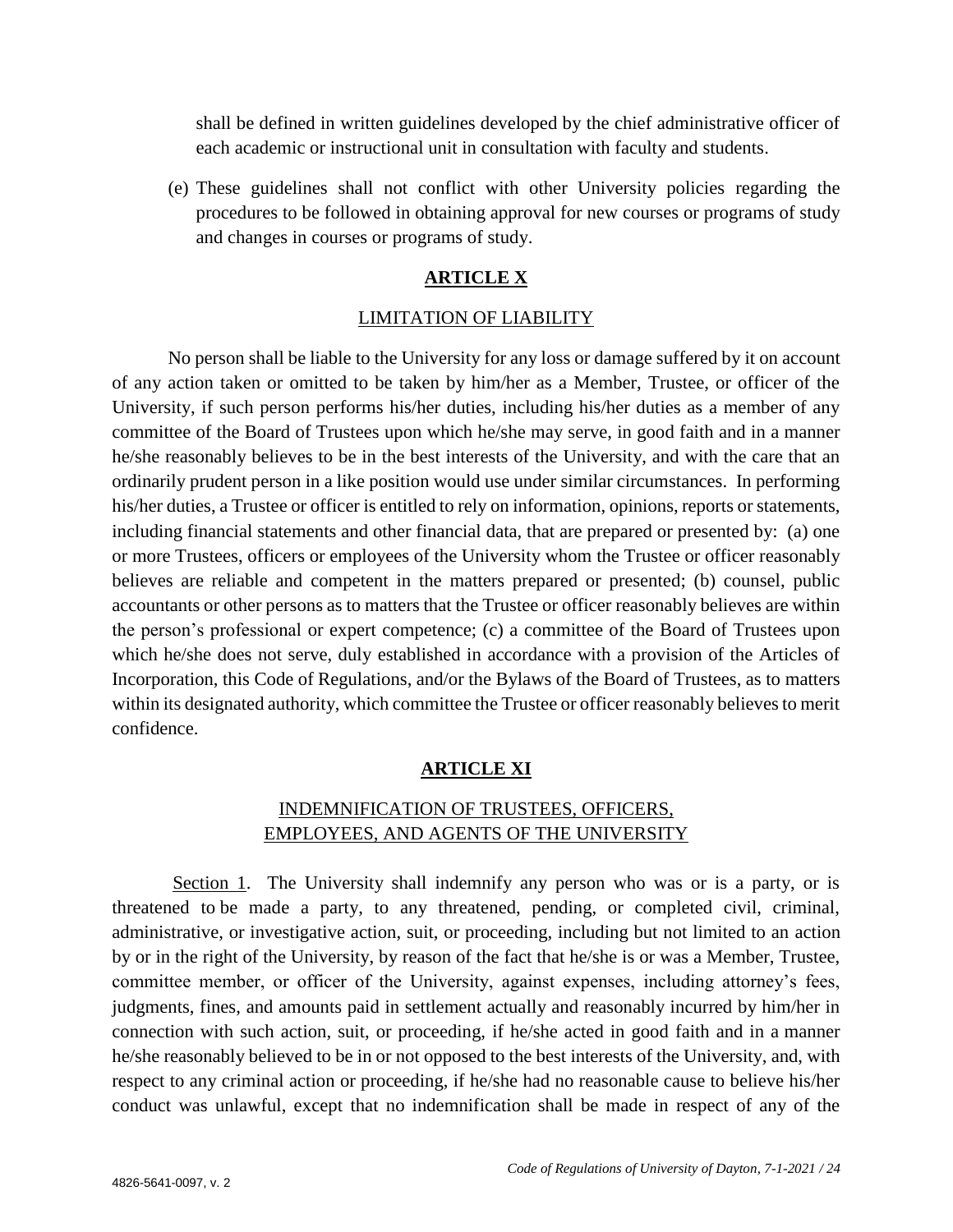provisions of Section 3. of this Article below. The termination of any action, suit, or proceeding by judgment, order, settlement, or conviction, or upon plea of nolo contendere or its equivalent, shall not create, of itself, a presumption that the person did not act in good faith and in a manner he/she reasonably believed to be in or not opposed to the best interests of the University, and, with respect to any criminal action or proceeding, a presumption that the person had reasonable cause to believe that his/her conduct was unlawful.

Section 2. The University may indemnify any person who was or is a party, or is threatened to be made a party, to any threatened, pending, or completed civil, criminal, administrative, or investigative action, suit, or proceeding, including but not limited to an action by or in the right of the University, by reason of the fact that he/she is or was an employee, agent or volunteer of the University, or is or was serving at the request of the University as a trustee, director, officer, employee, agent or volunteer of another domestic or foreign nonprofit corporation or corporation for profit, or a partnership, joint venture, trust, or other enterprise, against expenses, including attorney's fees, judgments, fines, and amounts paid in settlement actually and reasonably incurred by him/her in connection with such action, suit, or proceeding, if he/she acted in good faith and in a manner he/she reasonably believed to be in or not opposed to the best interests of the University, and, with respect to any criminal action or proceeding, if he/she had no reasonable cause to believe his/her conduct was unlawful, except that no indemnification shall be made in respect of any of the provisions of Section 3. of this Article below. The termination of any action, suit, or proceeding by judgment, order, settlement, or conviction, or upon plea of nolo contendere or its equivalent, shall not create, of itself, a presumption that the person did not act in good faith and in a manner he /she reasonably believed to be in or not opposed to the best interests of the University, and, with respect to any criminal action or proceeding, a presumption that the person had reasonable cause to believe that his/her conduct was unlawful.

Section 3. No indemnification shall be made in respect of any of the following:

- (a) Any claim, issue or matter as to which such person is adjudged to be liable for negligence or misconduct in the performance of his/her duty to the University unless, and only to the extent that, the court of common pleas or the court in which the action or suit was brought determines, upon application, that, despite the adjudication of liability but in view of all circumstances of the case, such person is fairly and reasonably entitled to indemnity for such expenses as the court of common pleas or such other court considers proper;
- (b) Any action or suit in which liability is asserted against a director or Trustee and that liability is asserted only pursuant to Section 1702.55 of the Ohio Revised Code.

Section 4. To the extent that a Member, Trustee, committee member, officer, employee, agent, or volunteer has been successful on the merits or otherwise in defense of any action, suit, or proceeding (or any claim, issue, or matter in such an action, suit, or proceeding) that could be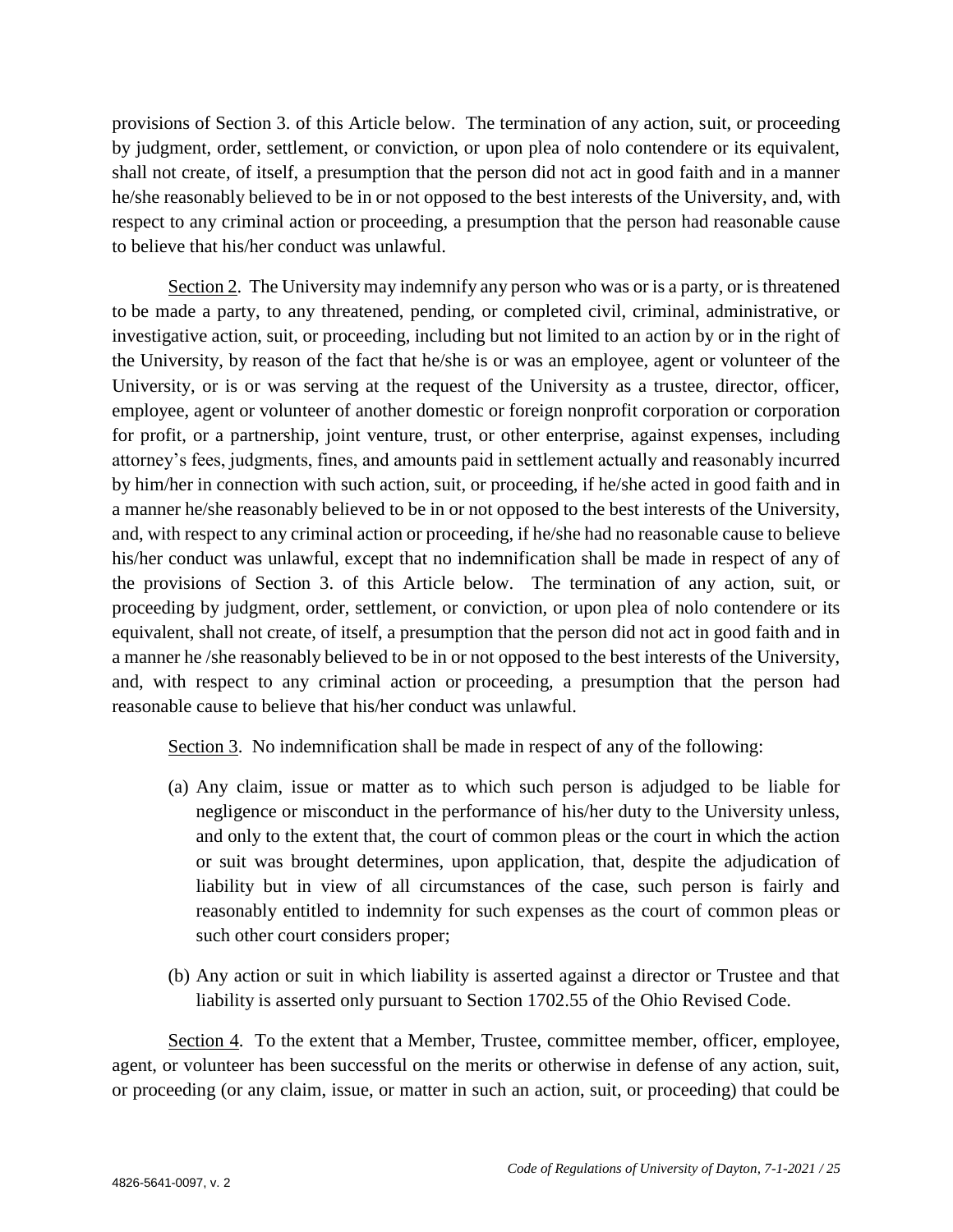indemnified pursuant to this Article XI, he/she shall be indemnified against expenses, including attorney's fees, actually and reasonably incurred by him/her in connection with that action, suit, or proceeding (or such successful claim, issue, or matter in such action, suit, or proceeding).

Section 5. Unless ordered by a court and subject to the above provisions, any indemnification under this Article XI shall be made by the University only as authorized in the specific case, upon a determination that indemnification of the Member, Trustee, committee member, officer, employee, agent, or volunteer is proper in the circumstances because he/she has met the applicable standard of conduct set forth in this Article XI, and, if made pursuant to Section 2. of this Article XI, upon a determination that such indemnification is in the best interest of the University. Such determination shall be made in any of the following manners:

- (a) By a majority vote of a quorum consisting of Trustees of the University who were not and are not parties to or threatened with the action, suit, or proceeding referred to in this Article XI;
- (b) Whether or not a quorum as described above is obtainable, and if a majority of a quorum of disinterested Trustees so directs, by a written opinion by independent legal counsel other than an attorney, or a firm having associated with it an attorney, who has been retained by or who has performed services for the University or any person to be indemnified within the past five years;
- (c) By a majority vote of the Members of the University; or
- (d) By the court of common pleas or the court in which the action, suit, or proceeding referred to in this Article XI was brought.

Section 6. The University may purchase and maintain insurance on behalf of any person who is entitled to indemnity and/or indemnified pursuant to Sections 1., 2., 4., and/or 5. of this Article XI, and the indemnification provisions of this Article XI shall be to the extent not covered by any such insurance.

Section 7. If an action or suit by or in the right of the University is involved, any determination made by the disinterested Trustees under this Article XI or by independent legal counsel under this Article XI shall be communicated promptly to the person who threatened or brought such action or suit and, within ten days after receipt of such notification, such person shall have the right to petition the court of common pleas or the court in which such action or suit was brought to review the reasonableness of such determination.

Section 8. If a Member, Trustee, committee member, officer, employee, agent, or volunteer who is potentially indemnified pursuant to this Article XI signs a document acceptable to the University by which he or she agrees to repay the University if it is ultimately determined that he or she is not entitled to be indemnified by the University, then the Board of Trustees, if it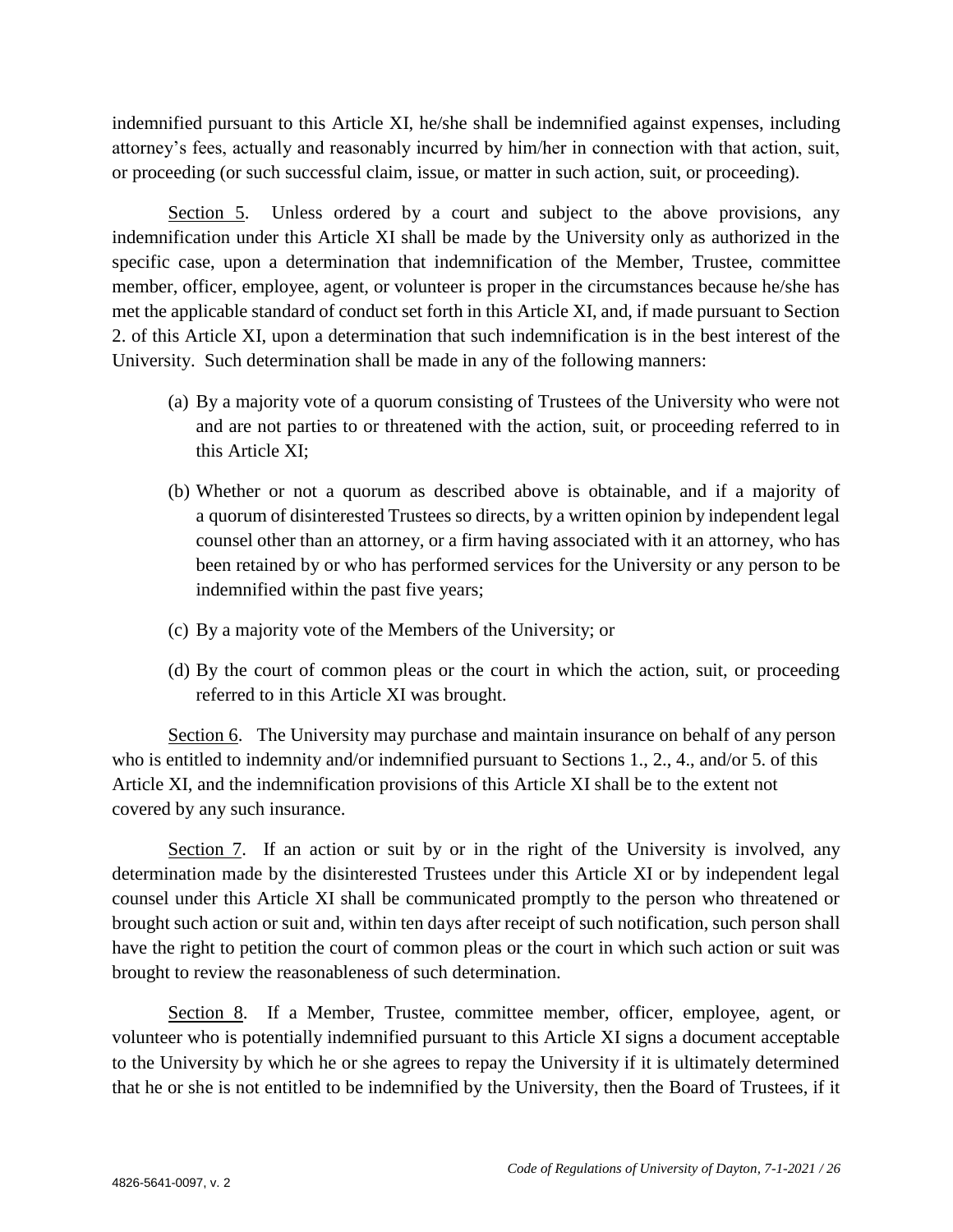so chooses, may direct the University to pay that person's expenses, including attorney's fees, as they are incurred, in advance of the final disposition of the action, suit, or proceeding.

Section 9. The indemnification authorized by this Article XI is not exclusive of, and shall be in addition to, any other rights granted to those seeking indemnification, pursuant to the Articles of Incorporation, these Regulations, any agreement, approval of a majority of the Members or disinterested Trustees, or otherwise, both as to action in their official capacities and as to action in another capacity while holding their offices or positions, and shall continue as to a person who has ceased to be a Member, Trustee, committee member, officer, employee, agent, or volunteer and shall inure to the benefit of the heirs, executors, and administrators of such person.

Section 10. Any indemnification authorized herein shall be permitted only to the extent that it does not constitute an act of self-dealing as defined in Section 4941(d) of the Internal Revenue Code or a taxable expenditure as defined in Section 4945(d) of the Internal Revenue Code. The foregoing indemnification is subject to the terms, conditions, and procedures set forth in Ohio Revised Code Section 1702.12 (E) (1) through (8) as presently exists or may hereafter be amended, and said Section and further amendments are incorporated herein as if fully set forth herein.

#### **ARTICLE XII**

#### DISSOLUTION OF THE CORPORATION

In case of dissolution of this corporation, all properties, real or personal, of this corporation shall revert to the Marianist Province of the United States, its successors and assigns, either to be used for the purposes of said Marianist Province of the United States, according to its equity, or otherwise as consistent with its Articles of Incorporation.

# **ARTICLE XIII**

#### GENERAL REGULATIONS

Rules, regulations, and contracts not specifically modified or repealed by this Code of Regulations shall remain in effect. Rules and regulations of a general nature governing University matters not specified in this Code of Regulations may be enacted by the Board of Trustees after consultation with the appropriate constituents of the University of Dayton community or their representative organizations.

# **ARTICLE XIV**

#### SEAL AND COAT OF ARMS OF THE UNIVERSITY

Section 1. Form and Use of Seal. The Seal of the University shall be in the form indicated below and may be used for the authentication of deeds, contracts, and other legal instruments in the formal conduct of the corporate business of the University.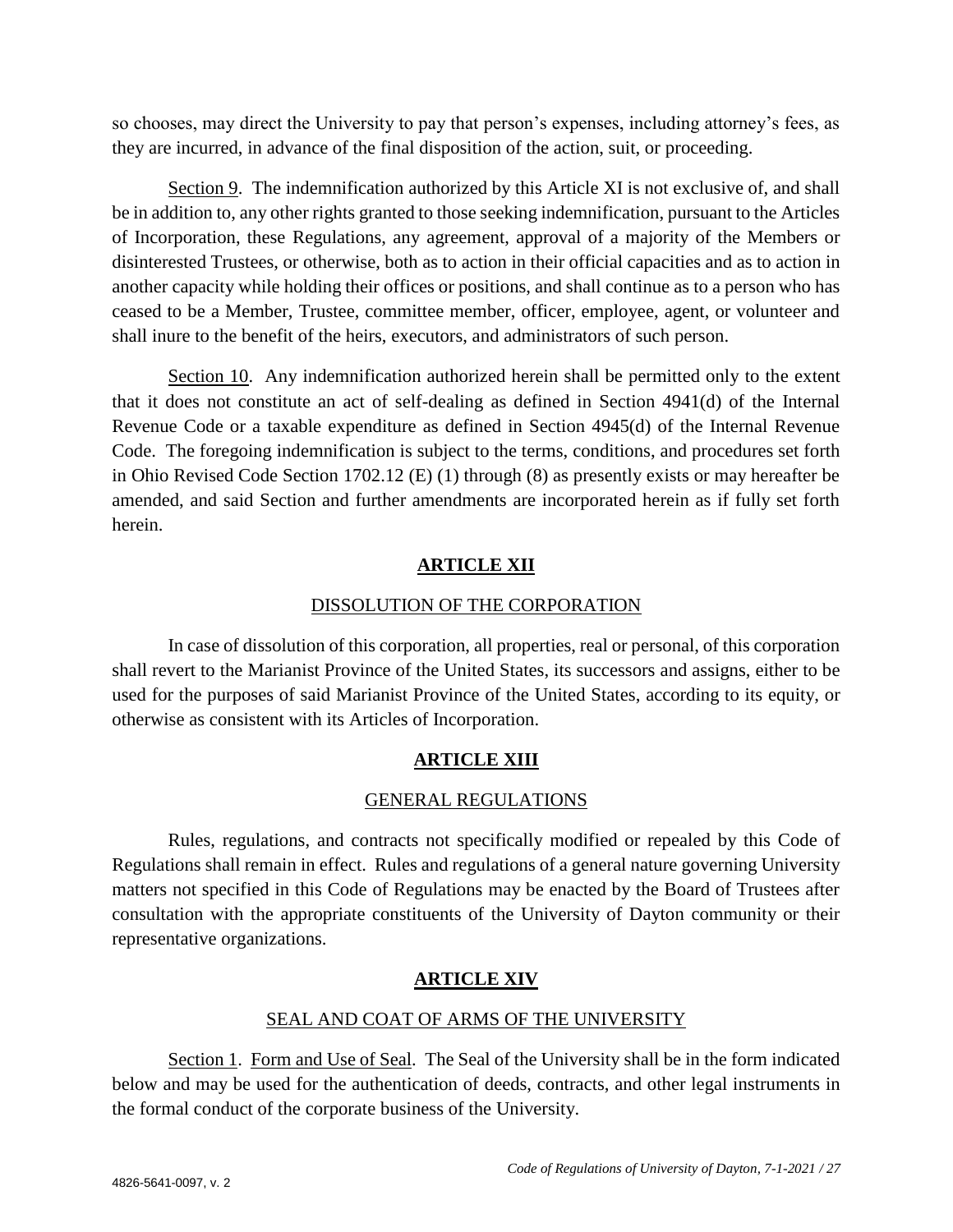

Section 2. Form and Use of Coat of Arms. The Coat of Arms of the University shall be in the form indicated above and shall be attached to diplomas and similar instruments requiring authentication in the conduct of the academic affairs of the University.

#### **ARTICLE XV**

#### AMENDMENTS

Section 1. Amending or Repealing This Code of Regulations. This Code of Regulations may be amended or repealed at any regular or special meeting by a two-thirds vote of the total number of Members of the University present, provided that a quorum shall be present and that such proposed amendment has been given in writing (either in printed or electronic form) to each Member at least five days prior to the meeting whenever practically possible.

Section 2. Notice of Amendments. Notice of all proposed amendments and action thereon shall also be communicated to the Board of Trustees of the University.

Section 3. Amendments Proposed by Board of Trustees. The Board of Trustees of the University of Dayton may consider proposals for amendments to this Code of Regulations at any regular or special meeting of the Board. Only those proposed amendments approved by a twothirds vote of all Trustees present and voting shall be presented by the Secretary of the Board of Trustees to the Members of the University for their consideration.